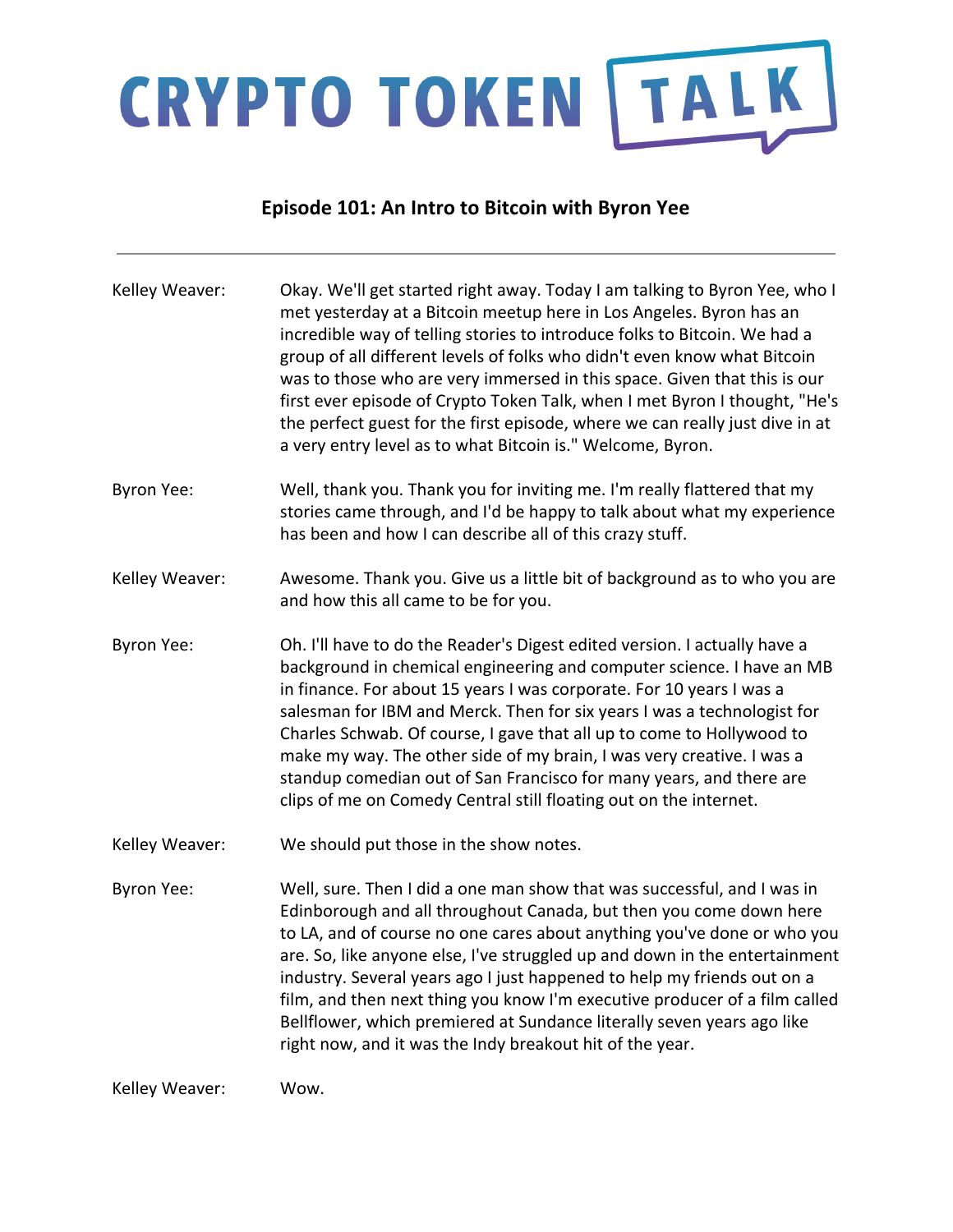Byron Yee: It was made for \$17,000. It went on to worldwide distribution. It was picked up by Oscilloscope Labs out of New York, and I got to meet Adam Yauch with the Beastie Boys, who bought our film before he passed away. We got two Independent Spirit Film Award nominations. We're on the Best Films of the Year list.

#### Kelley Weaver: Wow.

- Byron Yee: That gave me some Indy street cred, and it also ... What my friends taught me, and in a back way this is kind of about the story of Bitcoin, is that you don't have any excuses. You just got to go out and do it. I spent the last several years making my own film, which has been through ups and downs, but it will get released this year digitally on April 17th through iTunes, and Google Play, and Amazon Video. If anyone knows any filmmakers out there, once you make a film, you go completely broke. You max out your credit cards. You do all this other type of stuff to get your film out there, and so I'm rebooting myself, because I've been in the crypto space.
- Byron Yee: Backing up to how I got into crypto was that as a technologist, a lifelong technologist, I've missed all of these great technological booms, because I'd sit there and be very skeptical and look at things going, "Hey. That's not going to work," and it ends up working. I first got into Bitcoin in 2013, when Ross Ulbricht got arrested in the Silk Road case. Instinctively, something went off in my head, because the dark recesses of the internet, those are the ones that force change, great technological change.
- Byron Yee: For example, the pornography industry has instituted great technological change, irregardless of what it is. It forced beta, and VHS, and then all the way to credit card processing, which is the most boring thing in the world, to streaming, to bandwidth. The needs of that industry forced technology to move at a more rapid pace, and yet people there were breaking rules, because they had an industry, and content, and customers, and things like that. When I saw that people were trading illegal drugs on the internet anonymously and with some sort of safety, something went off in the back of my head.
- Byron Yee: I started to study Bitcoin. I sound like an old timer, but way back when, it still ... It's always been derided by the financial press, but I started to take a look at it. I will tell you is that my journey through it is that there weren't that many good sources of information. There weren't that many good stories about it. I studied it I think for a good four or five months,

#### **[Cryptotokentalk.io](https://cryptotokentalk.io/) #askCryptoKelley @cryptotokentalk**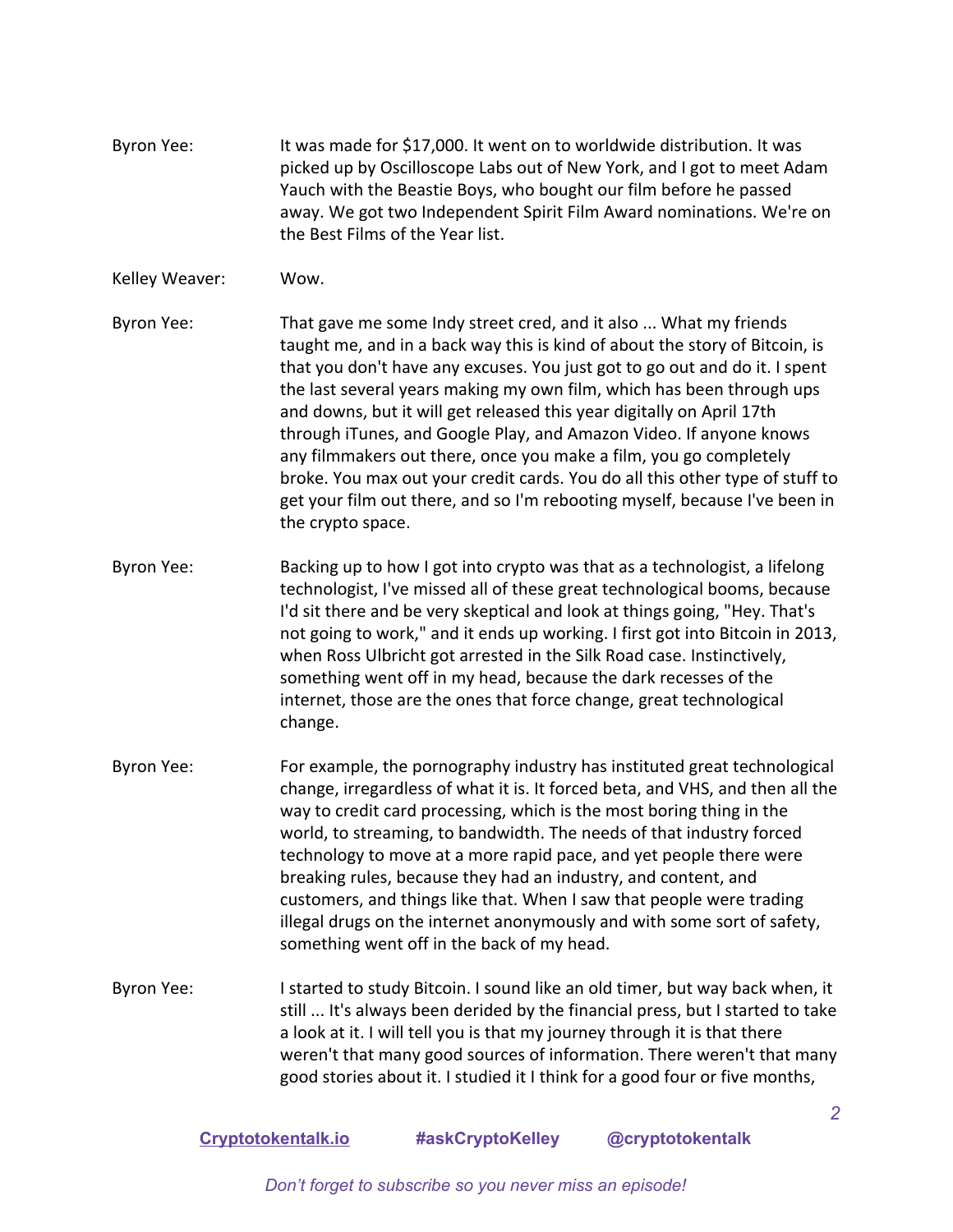because I couldn't get my head around it. Once I finally did, for me, as an engineer and having some sort of a technical background, something clicked in. For me, I just tell people how the math works. All this stuff about how you explain stuff, the math works. Once I understood that, then I said, "This is going to be the next big thing." I don't think I've been proven wrong. I think this'll be a huge technological change.

- Byron Yee: That is briefly who I am, how I kind of backdoor stumbled into Bitcoin. Then in 2013, I went to one of the first meetups that I could find, and there were less than 100 people in Los Angeles talking about Bitcoin, because still people weren't sure what it was. Was it a scam? Is it a Ponzi scheme? No one really understood, and I don't think anyone truly understands what this is, but I think enough smart people have looked at the evidence and all came to their own independent conclusions that this is a groundbreaking type of technology.
- Byron Yee: For those people that are naysayers, that say, "This is a Ponzi scheme, and it's fake," and all that, I have yet to meet someone that has actually studied it, and looked at it hard, and given it a fair shake, to shake out the technology of what it actually does, for them to come to the same conclusion. There are people in this industry, in this space, that have less than reputable reputations, that are bad actors, that may be snake oil salesmen, that may be Ponzi people, that's actually true, but if you look at the underlying technology, I think that's what was most exciting to me.
- Kelley Weaver: Very cool. Yeah. It's amazing. Even today, in 2018, it's difficult to find good information about what it is. You have to dig in multiple sources.
- Byron Yee: Well, there's too much information is the problem. There's too much information, and as a filmmaker, there are unrivaled narrators. There are people out there that have an idea, and they push it in one direction, when it's really something else. Again, the information's the same now as it was in 2013. It's just that there's more of it, and there's a lot of people talking about it. As it is with most things, is that most people have heard about Bitcoin, because they watch the news, or a friend says something. As you know, storytelling is all about transmitting ideas. It's a connection. It's all very personal. Many people, almost everyone I ran into, "Well, my nerdy nephew said something about it, and I wish I would have invested."
- Byron Yee: I've heard so many people that said, oh, they heard about it in 2012, 2013, 2014. They didn't take it seriously. Now they regret. That is a very powerful thing, because as it moves forward, it gains legitimacy. Then someone says, "Tell me about this," or, "Tell me about that." So, yeah, there's too much information. You don't know what of it is valid, but it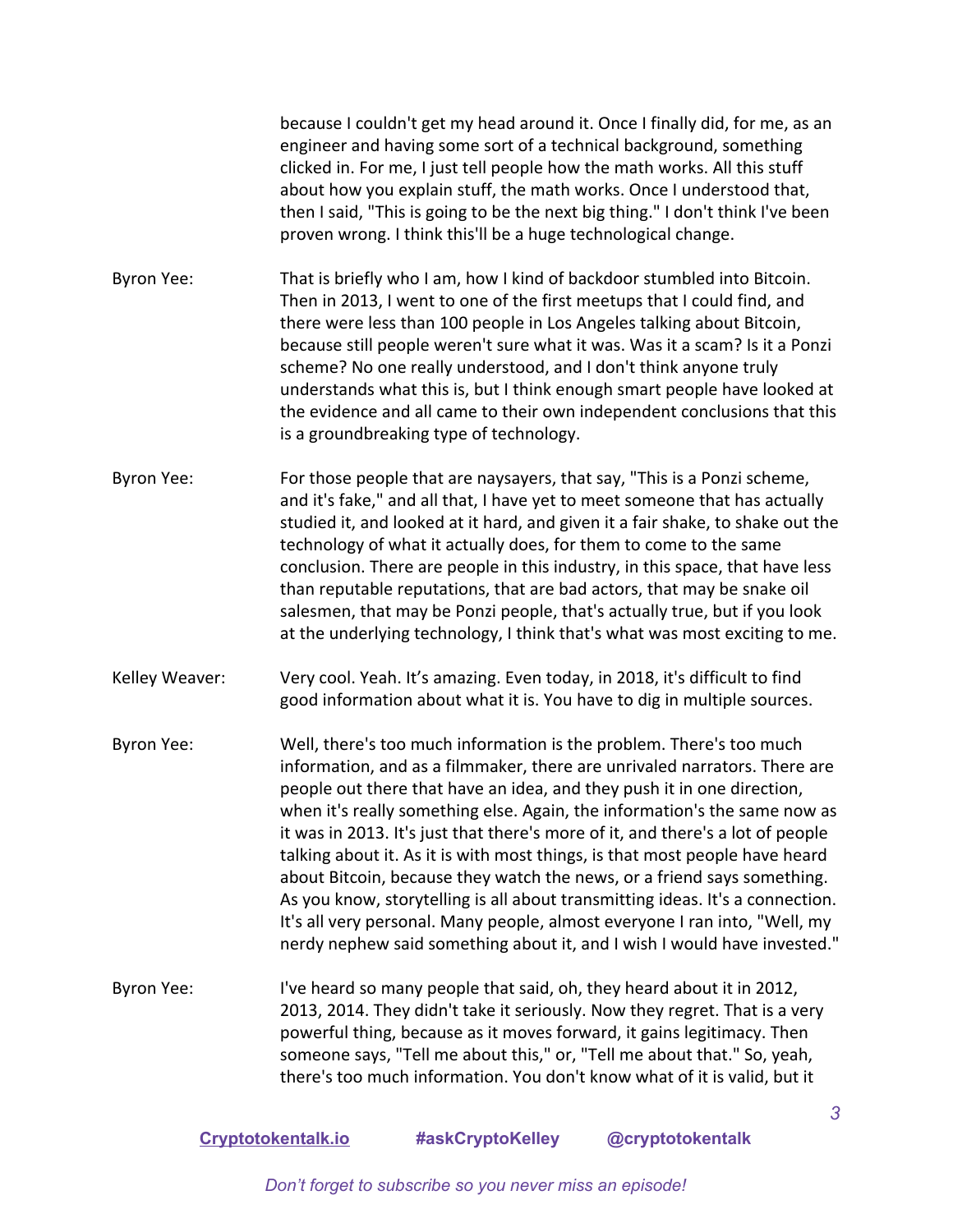|                   | requires a lot of work. I meet a lot of people that say, "Tell me, what's the<br>next coin to get into? Tell me, what do I do?" I shake my head.                                                                                                                                                                                                                                                                                                                                                                                                                                                                                                                                                                                                                                                                                                           |
|-------------------|------------------------------------------------------------------------------------------------------------------------------------------------------------------------------------------------------------------------------------------------------------------------------------------------------------------------------------------------------------------------------------------------------------------------------------------------------------------------------------------------------------------------------------------------------------------------------------------------------------------------------------------------------------------------------------------------------------------------------------------------------------------------------------------------------------------------------------------------------------|
| <b>Byron Yee:</b> | I'm saying, "If you're asking me, then you are asking me as an<br>un-reputable source, or I haven't been vetted, or I may not have a<br>connection with you, and that's just the same as me rolling into a town<br>with my snake oil, saying it'll cure all your ailments." I just caution people<br>that they can do their own research. It's out there. And to find people<br>that you trust, and also to work with your friends, because you'll figure it<br>out together.                                                                                                                                                                                                                                                                                                                                                                              |
| Kelley Weaver:    | Yeah. Well, I want to get some more suggestions towards the end, but I<br>want to dive into what is Bitcoin. You told a great story yesterday that I'd<br>love for you to share.                                                                                                                                                                                                                                                                                                                                                                                                                                                                                                                                                                                                                                                                           |
| <b>Byron Yee:</b> | Sure. Again, as a storyteller, as a filmmaker, and as a comedian, it's all<br>about telling stories and finding the right way to communicate<br>information. Any story I tell, feel free to steal it and use it.                                                                                                                                                                                                                                                                                                                                                                                                                                                                                                                                                                                                                                           |
| Kelley Weaver:    | I will.                                                                                                                                                                                                                                                                                                                                                                                                                                                                                                                                                                                                                                                                                                                                                                                                                                                    |
| <b>Byron Yee:</b> | Because it is  There is a very old fable  Someone asked, "What is<br>Bitcoin?", and I thought about this. I thought of this for a long time, and<br>I'm reminded of this very old fable that I heard as a kid, and there are six<br>blind Indian men in a village. They hear that there is an elephant in town,<br>but since they're blind, they've never seen an elephant, and so they're<br>curious about what this elephant is, because it's been described to them,<br>and, you know, a mythical type thing. The six blind men go look for the<br>elephant, but they feel different parts of the elephant. One of them feels<br>one of the legs, and he goes, "Oh. It's a tree." Someone feels the trunk<br>and, "Oh. It's a snake." Someone feels the tail, "No. It's nice and soft."<br>Someone feels the skin and goes, "It's rough, like leather." |
| Byron Yee:        | In essence, all of them are correct, and all of them are incorrect. Bitcoin is<br>many things to many people. Bitcoin can be a way that we can save the<br>third world, that they will now have access to modern financial<br>instruments that you and I take for granted. Bitcoin can be a way to take<br>away power from central authority figures, so instead of the Federal<br>Reserve printing more money, we no longer relied upon bureaucrats and<br>elected officials that have direct control over our life, that we can now do<br>peer to peer interactions. Bitcoin is a get rich quick scheme, you know,<br>that I'm going to buy at this amount. I'm going to sell at that amount, and<br>I'll be rich, and I'll see yeah later, suckers.                                                                                                     |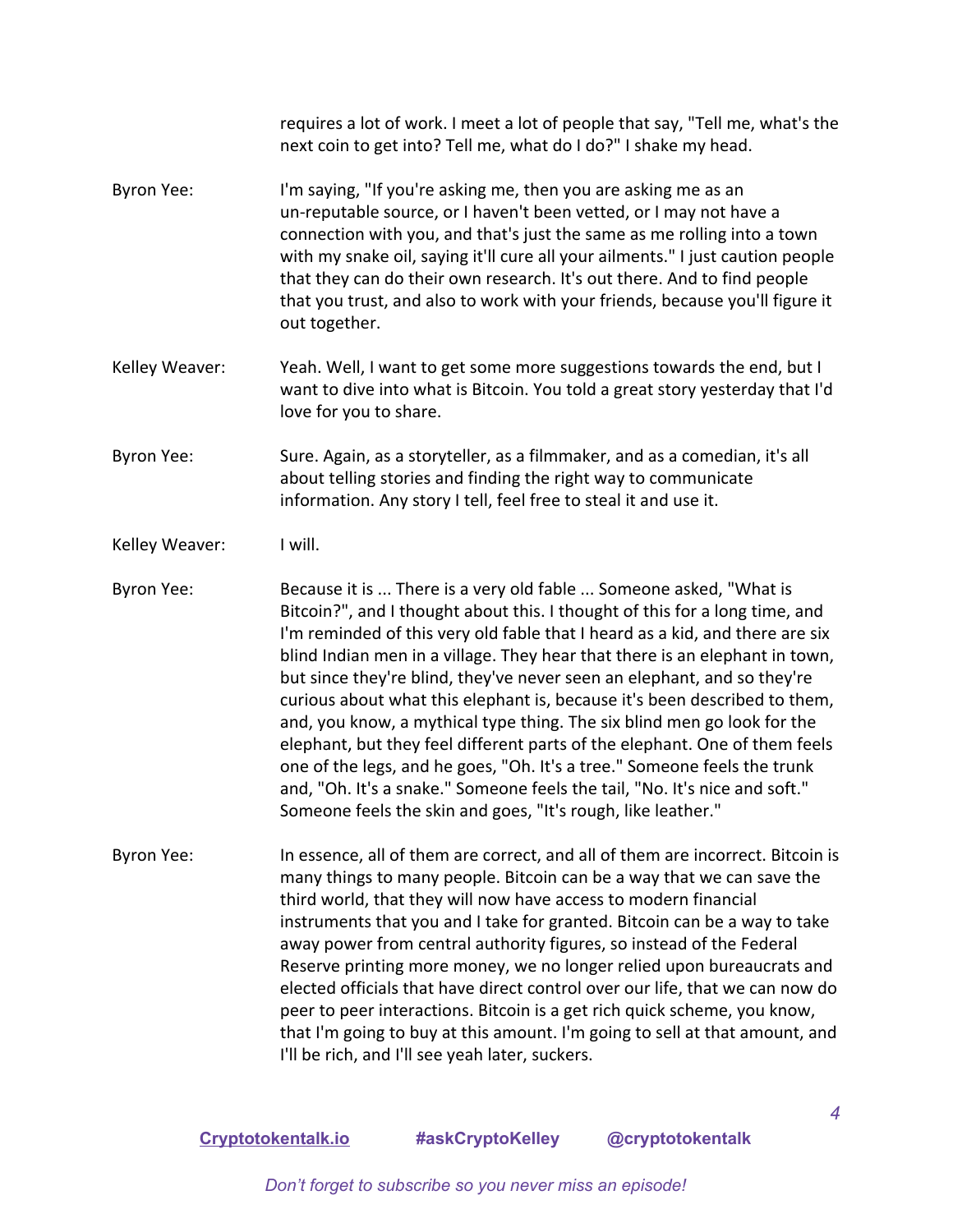| Byron Yee:        | It's all these things and more, but the problem is that people are only<br>looking at one part of Bitcoin. They're not looking at the whole elephant.<br>I say Bitcoin is an elephant. It's many different things to many people. It<br>depends upon what you're in it for, but if you can see the entire<br>elephant, then you can make your own choices. The funny thing about<br>this fable, which they never tell you what happens in the end, is<br>afterwards the six blind men start arguing. They fight each other. They<br>get into a big fight, because they can't agree as to what it is.                                                                                                                                                                                            |
|-------------------|-------------------------------------------------------------------------------------------------------------------------------------------------------------------------------------------------------------------------------------------------------------------------------------------------------------------------------------------------------------------------------------------------------------------------------------------------------------------------------------------------------------------------------------------------------------------------------------------------------------------------------------------------------------------------------------------------------------------------------------------------------------------------------------------------|
| <b>Byron Yee:</b> | That's essentially what happened in Bitcoin several years ago before all<br>these forks. One of these developers, Gavin Andresen, basically said,<br>"Hey. Blocks are getting full. We're going to have to make bigger blocks in<br>a couple years," and that exploded into a literal religious war within<br>Bitcoin that started out around 2014 that was very vicious. That's why<br>you have all of these forks. That's why you have Bitcoin and Bitcoin-                                                                                                                                                                                                                                                                                                                                   |
| Kelley Weaver:    | Cash.                                                                                                                                                                                                                                                                                                                                                                                                                                                                                                                                                                                                                                                                                                                                                                                           |
| Byron Yee:        | Bitcoin Cash. Right.                                                                                                                                                                                                                                                                                                                                                                                                                                                                                                                                                                                                                                                                                                                                                                            |
| Kelley Weaver:    | Gold. Diamond.                                                                                                                                                                                                                                                                                                                                                                                                                                                                                                                                                                                                                                                                                                                                                                                  |
| Byron Yee:        | All those other type of things [inaudible 00:10:36]. But these were huge<br>technological discussions that were going on three years ago, before<br>anyone realized what would happen would happen, and then it<br>happened. That is the strength of Bitcoin is that you have people that<br>said, "You know what? We're going to fork off, because we don't like<br>small blocks. We wanted big blocks." Then you have the small blocks,<br>which are rolling along, saying, "Because of small blocks, we can have the<br>Lightning Network, which means that we can actually scale up and have<br>[inaudible 00:11:00]. These are technical arguments, but that's the<br>beauty of what's going on. The other thing I'll tell you is that Bitcoin is the<br>gateway drug into the blockchain. |
| Byron Yee:        | Bitcoin is the oldest, most established. It has millions of people in the<br>ecosystem pulling in different ways, but one of the opinions that I've<br>changed upon is that I always said Bitcoin would be the way to go, but<br>because the block sizes are so big, the transaction fees are so high, that<br>it's not usable for third world people to be directly on the blockchain. The<br>good news is there's all these hundreds of Altcoins out there with<br>different characteristics, maybe low transaction fees or more anonymity.                                                                                                                                                                                                                                                   |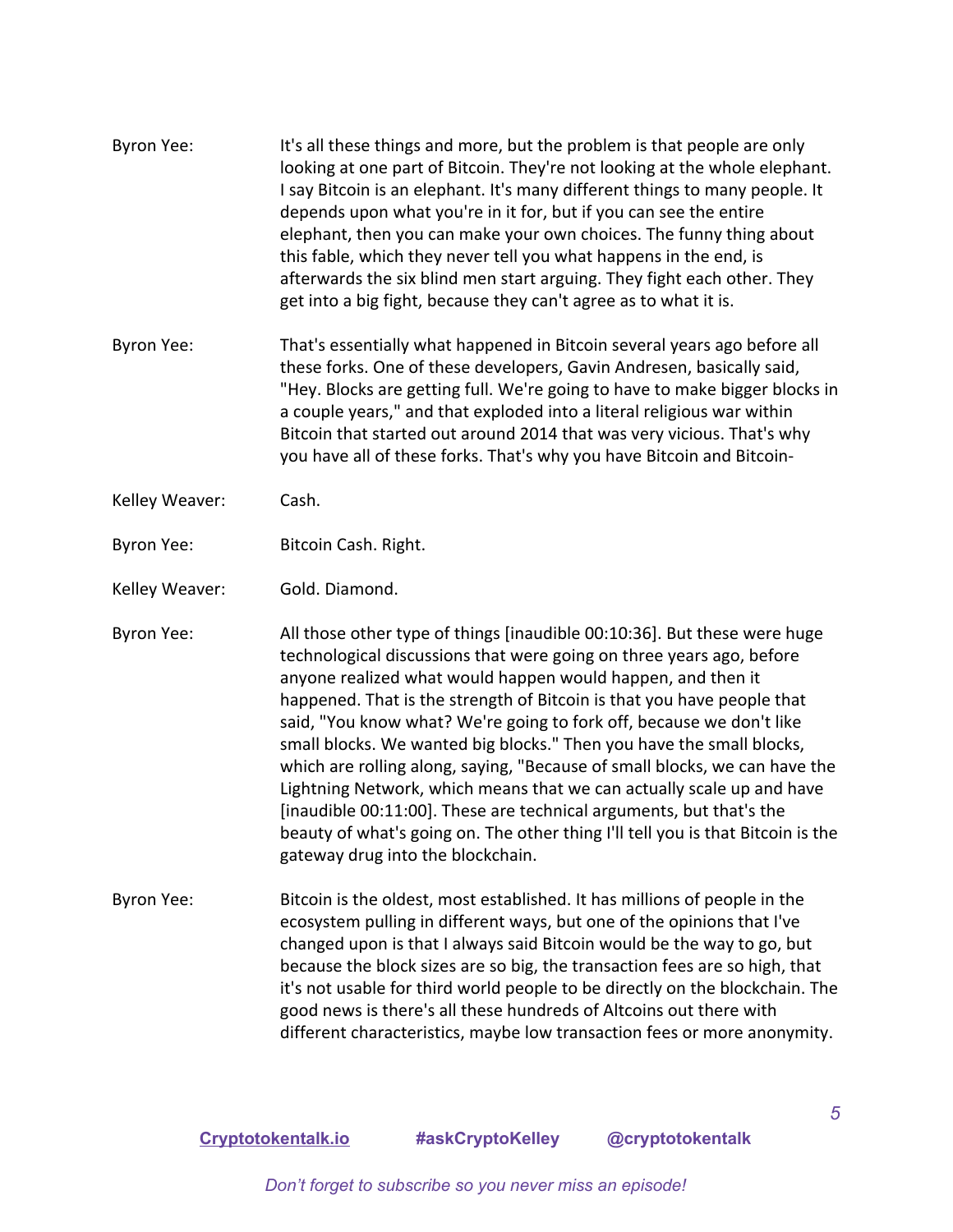- Byron Yee: I would say two, three years ago I wasn't very excited about Altcoins. Now, I see, well, all right, so everyone have a choice. You don't have to be in Bitcoin. You can go to any one of the number of hundreds of Altcoins out there, but again, you have to do your own due diligence and see whether or not the community that forms around it is something that you want to get involved in and be a part of.
- Kelley Weaver: Yeah. I mean, to touch a little bit more on the block size, basically it's like if you were going to go buy coffee with Bitcoin, you want to buy a \$5 cup of coffee, that's going to take a long time to verify. Visa and MasterCard transact like 20,000 per second or something like that, and the Bitcoin Network can't do that, and the the fees, even this past summer when they were, quote unquote, low, were like \$2, \$3. Now, you're looking at upwards of, if you're not using the Lightning Network, 50 bucks. Essentially, Bitcoin, nobody's arguing that it's sort of a payments rail anymore, because it's being argued that it's a long toward stored value, Bitcoin [inaudible 00:12:43].
- Byron Yee: But in 2013 and '14 it wasn't. In 2013 and '14, I would do test transactions with no transaction fee, and they got onto the blockchain, because there wasn't ... Yeah. I sound like an old fogey, but I was screwing around with my wallets and trading Bitcoin for zero transaction fees, just to see how it would work. It would work. You know, it took maybe 20, 30 minutes to get on the blockchain. If I put a small fee, .0001, you know, I might get it in 10 minutes, but this is before it exploded upwards. This is a fascinating thing. It's evolved and will continue to evolve. People are jumping in and saying, "Is this too late? Have I missed it?"
- Byron Yee: The other story, which I tell, which is very apropos, is that people are worried that they've missed the boat, that they can no longer make their billions, or millions, or whatever. I liken this to the gold rush, because it is absolutely true, is that if you look at the California Gold Rush, if you really look at it and apply what's happening in Bitcoin today to it, this is a story in which I think other people can relate to. January 24, 1848, there's a guy named John Marshall who is building a lumber mill on the south fork of the American River. It's Sutter's Mills. Sutter was a guy that had a fort in what is now [inaudible 00:14:00] Sacramento. He sent Marshall up to figure out ... working to build a lumber mill and mine all this lumber, because that's valuable. That's a natural resource.
- Byron Yee: As the story goes, they're building the lumber mill, and they have to do stuff with water, and so he literally is looking down in the water on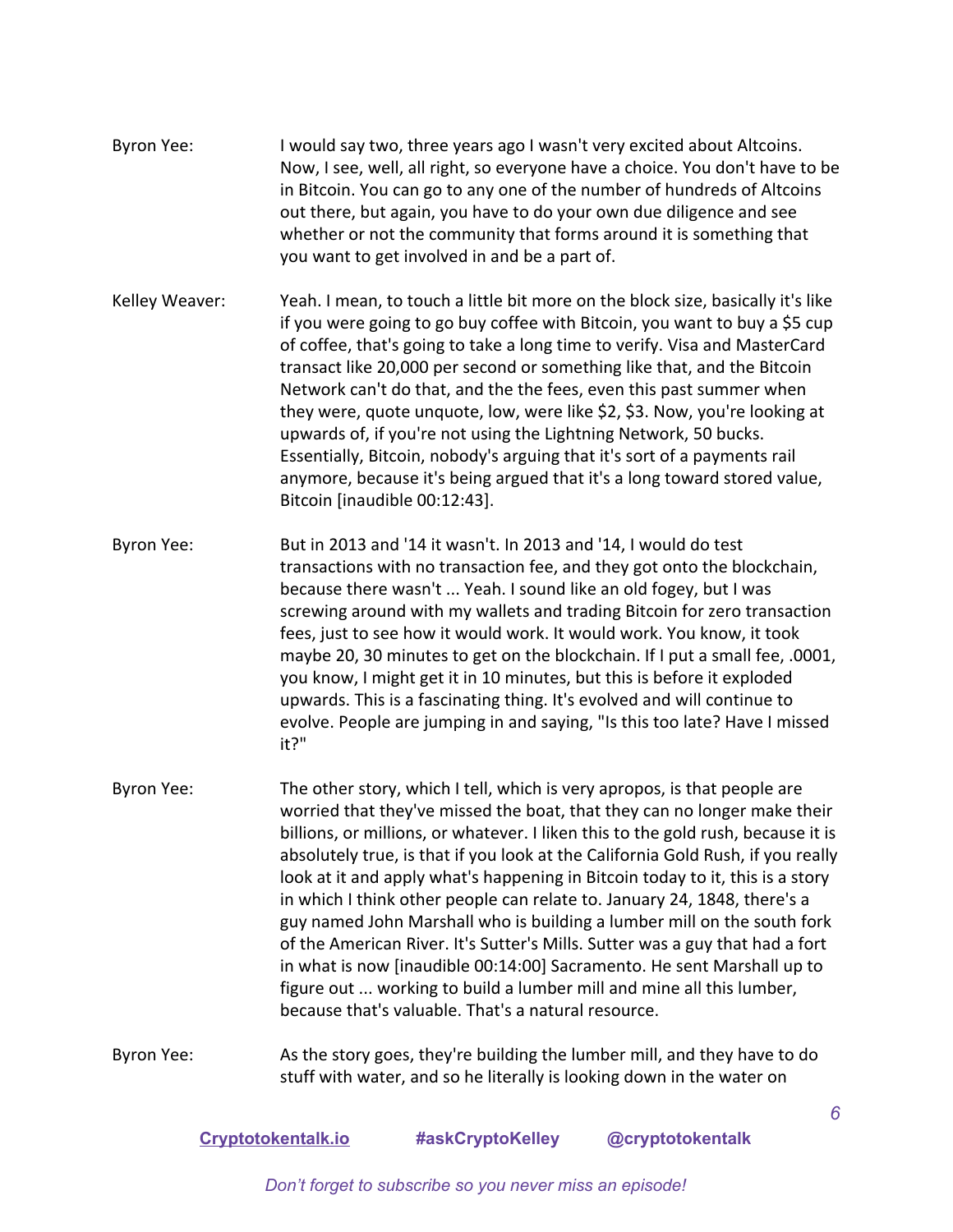January 24th, and he sees something shiny, and picks it up, and it's gold. They're not sure what it is, and so back in the old days you had to use mercury. You had to do all this stuff. After about three to four days, they said, "I think we found gold." Marshall goes to all of his people building the mill and says, "Okay. Listen. You need to work on this mill, but on the weekends you can go pan for gold," and so that's what happened. All the miners would sit there and give their 8, or 10, or 12 hours, and then on the weekends they'd pan for gold, because there was a lot of gold there. Byron Yee: When they ran out of supplies, they went down to Sacramento or to Sutter, and there was a guy named Samuel Brannan, who was a merchant. He had a general hardware store, and he also ran the California Star Newspaper. All of a sudden, you have 20 guys walk in and say, "I want every pickaxe, shovel, pan, anything we can do." He goes, "Why?" He goes, "Well, we found gold in them there hills." Samuel Brannan goes, he goes, "Wow. I need to tell the world of this

announcement," except all the people that worked on his newspaper quit

Kelley Weaver: How long had people been mining for gold before that?

and left to go mine for gold.

Byron Yee: Gold wasn't discovered in California.

- Kelley Weaver: You're right.
- Byron Yee: There's gold. Gold was mined worldwide. There's all this technology that was brought to California, but no one thought there was gold in California, until January 24th, 1848. I'm literally talking this is in February of 1848, when they ran out of supplies and they had to get their food and all these other things. They're trading gold they found for this, and so Brannan's going, "Geez. This is a great opportunity." Samuel Brannan went around and bought every pickax, everything he could find that could be used in mining. As the story goes, and you can look it up in the news archives, in March of 1848, San Francisco was nothing more than a little, horrible town. You know? It wasn't developed or anything. He literally walked down the streets in San Francisco and with a file of gold he said, "There's gold in California. Come buy all your mining equipment from me."
- Byron Yee: That was the first recorded instance of gold being discovered in California. One of the newspapers published it. You can look at the archives and see it. That essentially is where we are in Bitcoin and the blockchain. I think that we are fully around March, maybe early April, of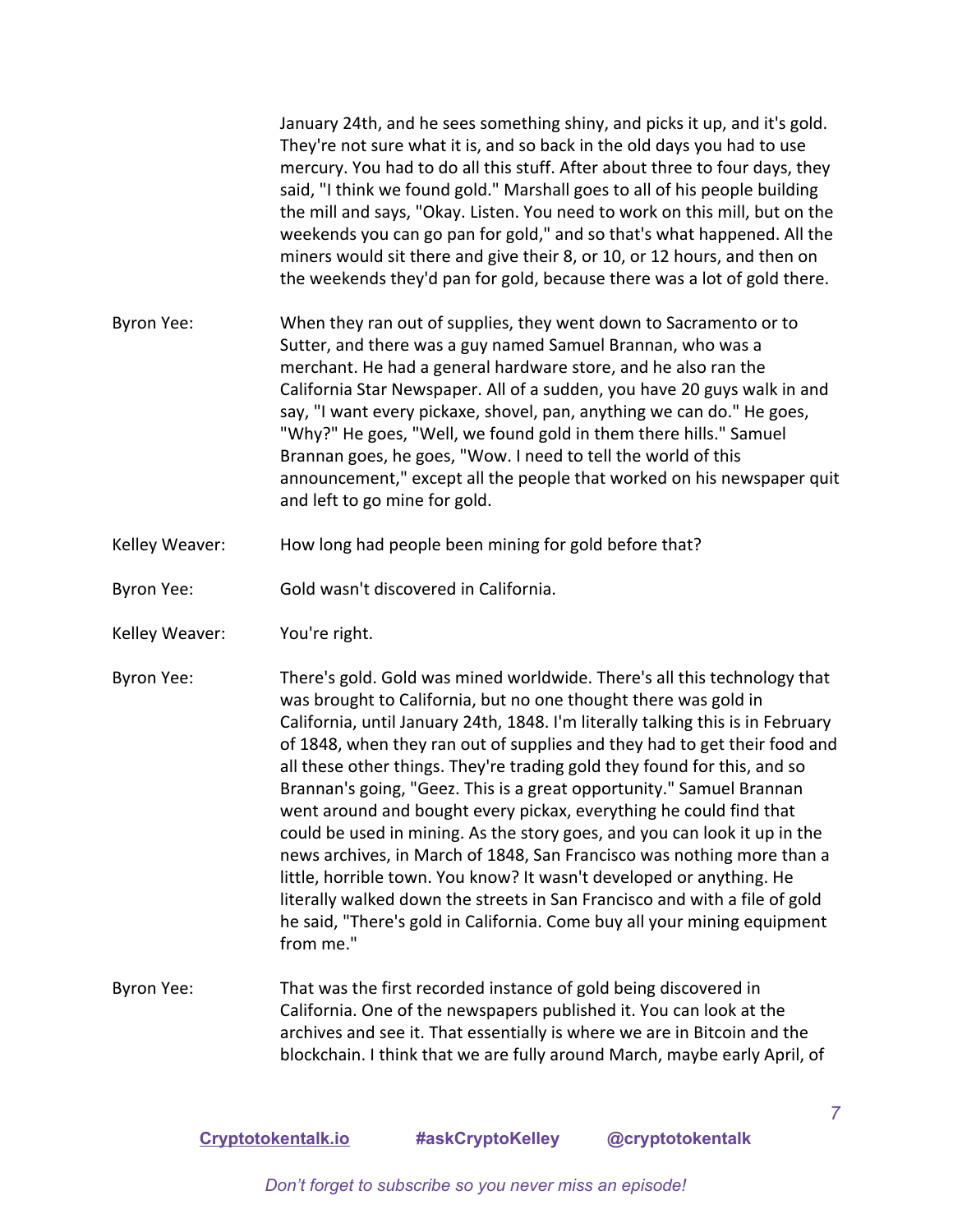1948. Everyone's flooding in. They know there's gold. They're coming to rush in. What happens after the Gold Rush, if you study history?

- Byron Yee: Well, we didn't know there was the mother lode in Virginia City, which was actually what built San Francisco, because there was the richest silver strike in the world, though not discovered until 1850. Sorry. Right before the Civil War, so 1857, '58, '59 is when he found Virginia City, and they had to get the silver out, and the only way to get it out was to San Francisco, and San Francisco was actually developed because of the silver, the mother lode.
- Byron Yee: This is all history. Mark Twain's up there, all this other type of stuff. You can look that up, but you don't realize that there were all these different mining strikes in the Sierra Nevada or in California that weren't gold. They found silver. Mercury is needed to process gold. In San Francisco Bay area there's Alameda. I was in San Francisco for 12 years. There was a city called Alameda, which is near San Jose, but I didn't realize that that was actually founded as a mercury mine, because you needed the mercury to process the gold.
- Byron Yee: We are in the exact same place right now. You have all these strikes that people are finding, whether it's Ethereum, or Litecoin, or all these other coins that are being developed. People are striking it rich. The cautionary tale is that sometimes after they strike it rich and all the gold is mined, these things become ghost towns. If you ever drive up US-395 between Los Angeles and Reno, there's a ghost town called Bodie. Bodie is in arrested development, and it's at 8,000 feet near Lake Mono. For a time period there were 10,000 people lived there and were just taking gold out.
- Byron Yee: The second the gold dried up, people went away, and then the town was eventually abandoned and is now a great tourist destination. A lot of Europeans love the American West, but they go there because it's in arrested development. They're going to let the buildings decay down to nothing, but it is an authentic California ghost town, so that is a cautionary tale. On the other hand, you have cities like, I don't know, Auburn, California, which is in the foothills on the way to ... between Reno and Sacramento. That's still a thriving town. You have Sonora, if you've ever been up in the foothills near Yosemite. Sonora was a mining town. Now it's a tourist destination.
- Byron Yee: Even though you have all of this great development, some of these things will go away, but other things will be left that will be the economy. As a result of the Gold Rush, California became a state, and all this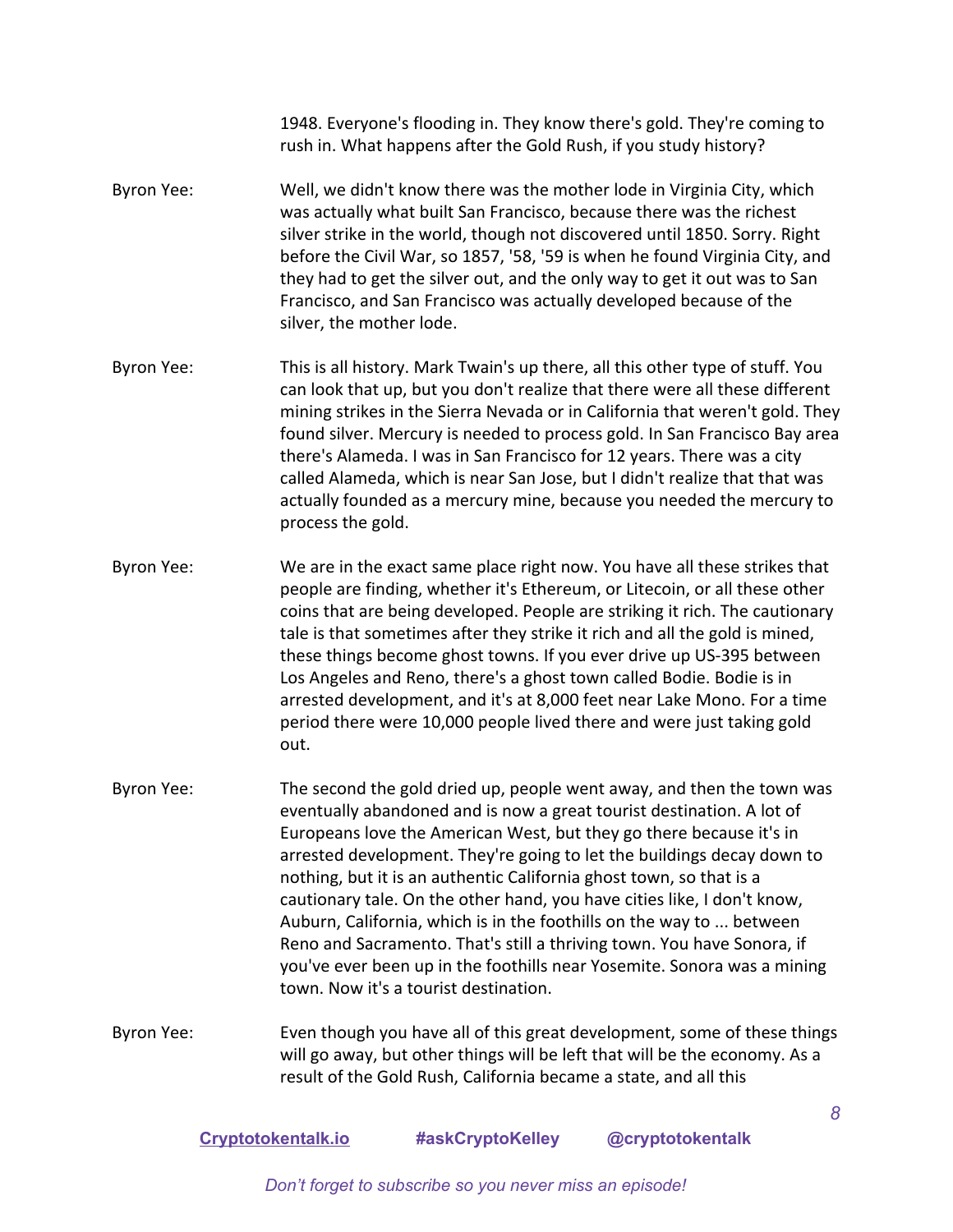|                   | infrastructure got built. Everyone moved here, and now it's 21% of the<br>world's GDP. These are the stories that I like to tell to try to put this in<br>context. I may or may not be right on the dates, but essentially the Gold<br>Rush is very analogous to blockchain and Bitcoin. If people can get their<br>heads around these concepts and these stories, I think they can<br>understand it better, as opposed to a technical presentation of this is<br>what the blocks  you know, this is blocks, and this is [inaudible<br>00:19:43] ledgers and things like that.                                                                                                                                                                                      |
|-------------------|---------------------------------------------------------------------------------------------------------------------------------------------------------------------------------------------------------------------------------------------------------------------------------------------------------------------------------------------------------------------------------------------------------------------------------------------------------------------------------------------------------------------------------------------------------------------------------------------------------------------------------------------------------------------------------------------------------------------------------------------------------------------|
| Kelley Weaver:    | It is fascinating. You know so much about history without even any notes.<br>It's amazing.                                                                                                                                                                                                                                                                                                                                                                                                                                                                                                                                                                                                                                                                          |
| Byron Yee:        | Well, I'm a storyteller. I'm a comedian. These are things in history. What's<br>interesting though is that people will have facts if they're emotional<br>connected to them, if there's a reason for you to tell these stories, and<br>that to me is I guess one of my gifts, as a storyteller, and a comedian, and<br>a writer, is that I will find things that I will have a connection to. If you<br>have a connection to these things, you can communicate them<br>effectively, as opposed to a dry PowerPoint presentation or a deck. I've<br>seen so many of these where people were just kind of repeating the<br>same things they've said over and over, but they have no connection.<br>That's what I do as a filmmaker, and an entertainer, and a writer. |
| Kelley Weaver:    | You and I both referenced blockchain in this conversation, and I just want<br>to give the listener a little bit of background as to what blockchain is<br>without getting technical, why it matters. Bitcoin was the first example of<br>blockchain technology. It was the introduction of blockchain technology<br>to the world, which makes it really novel, but what is ? We talked about<br>block size, but we didn't explain what blockchain is.                                                                                                                                                                                                                                                                                                               |
| <b>Byron Yee:</b> | Let me take a crack at this. Again, if you read the original Satoshi<br>Nakamoto white paper  The first time I read it, the first 20 times I read<br>it I couldn't understand what the heck it was. What the original white<br>paper did is it took some existing computer science problems, and they<br>put them together to create this thing about immutable blocks and all<br>that. We'll go back to my blind Indian men and elephant story.                                                                                                                                                                                                                                                                                                                    |
| Kelley Weaver:    | When you say immutable blocks, [crosstalk 00:21:21] glazes over.                                                                                                                                                                                                                                                                                                                                                                                                                                                                                                                                                                                                                                                                                                    |
| Byron Yee:        | Yeah. I did that on purpose, because again, this is how you explain things<br>like this. One of the things they solved is something called the Byzantine<br>General's Problem, which I think it sounds really interesting, but it's a<br>way technologists try to explain this thing. I'm not going to call it the<br>Byzantine General's Problem. I'm going to call it the Byzantine High                                                                                                                                                                                                                                                                                                                                                                          |
|                   | 9                                                                                                                                                                                                                                                                                                                                                                                                                                                                                                                                                                                                                                                                                                                                                                   |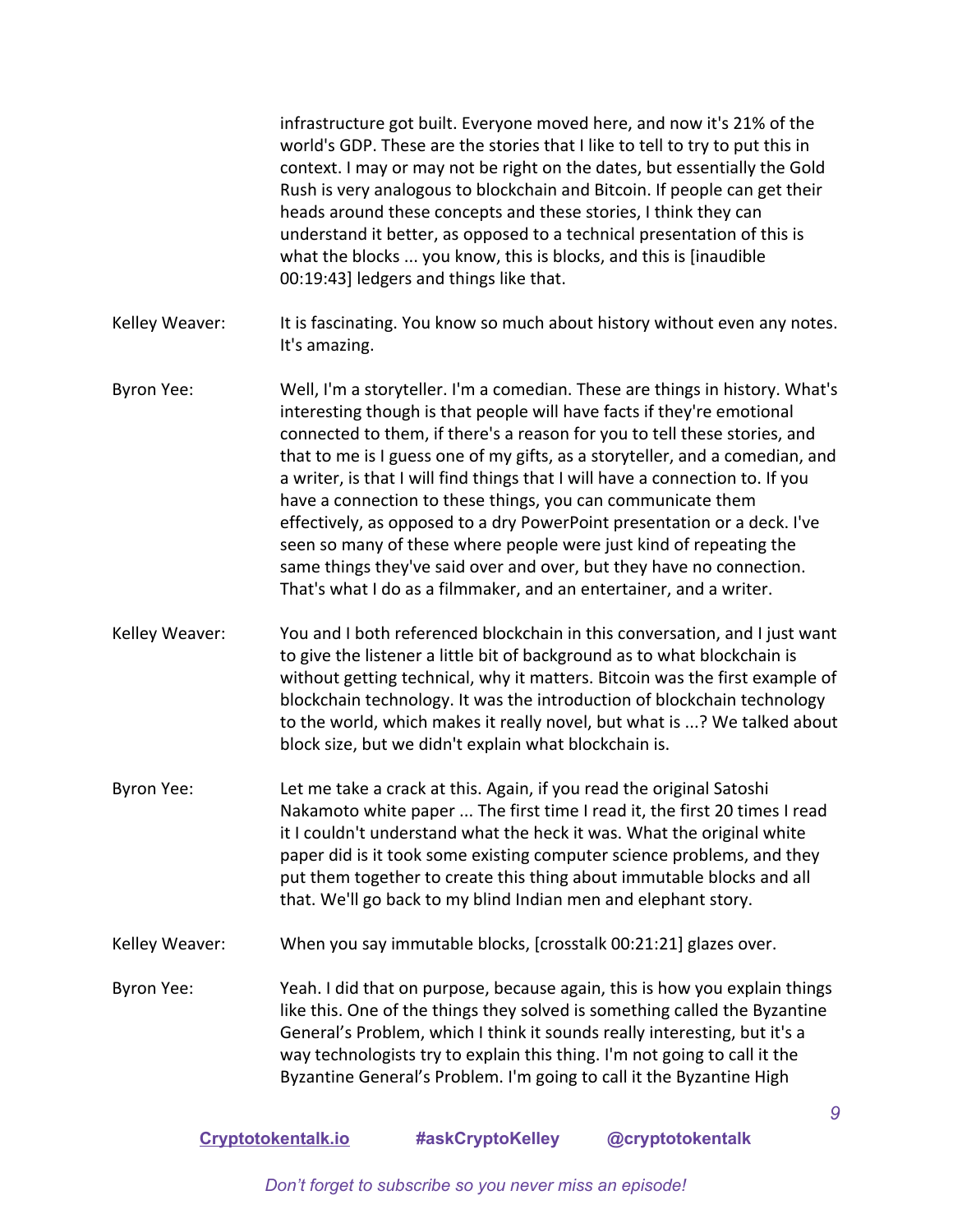School Girls Passing Notes Problem. I think people can understand that. I don't even know if you're in high school, you're passing notes anymore. You're probably texting, but in the old days, you used to pass notes in class, right? One of the problems with the internet is that we know that the internet's not secure. The NSA, the hackers, and-

- Kelley Weaver: Everybody's watching us.
- Byron Yee: Everybody's watching everyone. Let's say there are two girls on opposite sides of the classroom, and one of them's passing a note to the other saying, "I like Chad," right? Well, as you know, in high school, sometimes you pass a note along, and sometimes someone will intercept it and say, "I hate Chad," right? Its an insecure network. As you're passing notes in a classroom, that's an insecure network, but you're trying to get this really important information to your friend across the [crosstalk 00:22:35].
- Kelley Weaver: People might change it before it gets to [crosstalk 00:22:37]
- Byron Yee: Sure. How do we solve this with cryptography and hashing. Well, you want to make sure the note gets there. The note could be intercepted by the teacher. It could get lost. It could make it to its destination, or it could be changed. How do you know that the note that you passed that said, "I like Chad," gets it to your friend across the classroom? Cryptography and hashography, and this is the math part, basically there's a little code book, and so you say, "I like Chad," and then you sign it with a secret code.
- Byron Yee: This secret code is cryptography and hashography, and all that, but all you need to know is that if someone sends a note, "I like Chad," and then signs it with this really long signature, when it's received at the other end, the friend can look at it and it goes, "I like Chad," but she also has a little, secret code book, and she can open it up and see whether or not this is a valid message or not. That's the Byzantine General's High School Girls Passing Notes in Class.
- Byron Yee: That seems simple, and yet it's very relevant, because that was something that people that had hashography and cryptography and all that, so that's a way to explain sending secure notes over an unsecured network, and that has always been the issue. How do you create something that isn't intercepted or counterfeit on the way there?
- Kelley Weaver: Or that you have a digital copy. If a car key was a photo on my phone and I wanted to sell you my car, I could send you a picture of the key. Let's say it was a key or a code or something, but then I would still have a copy of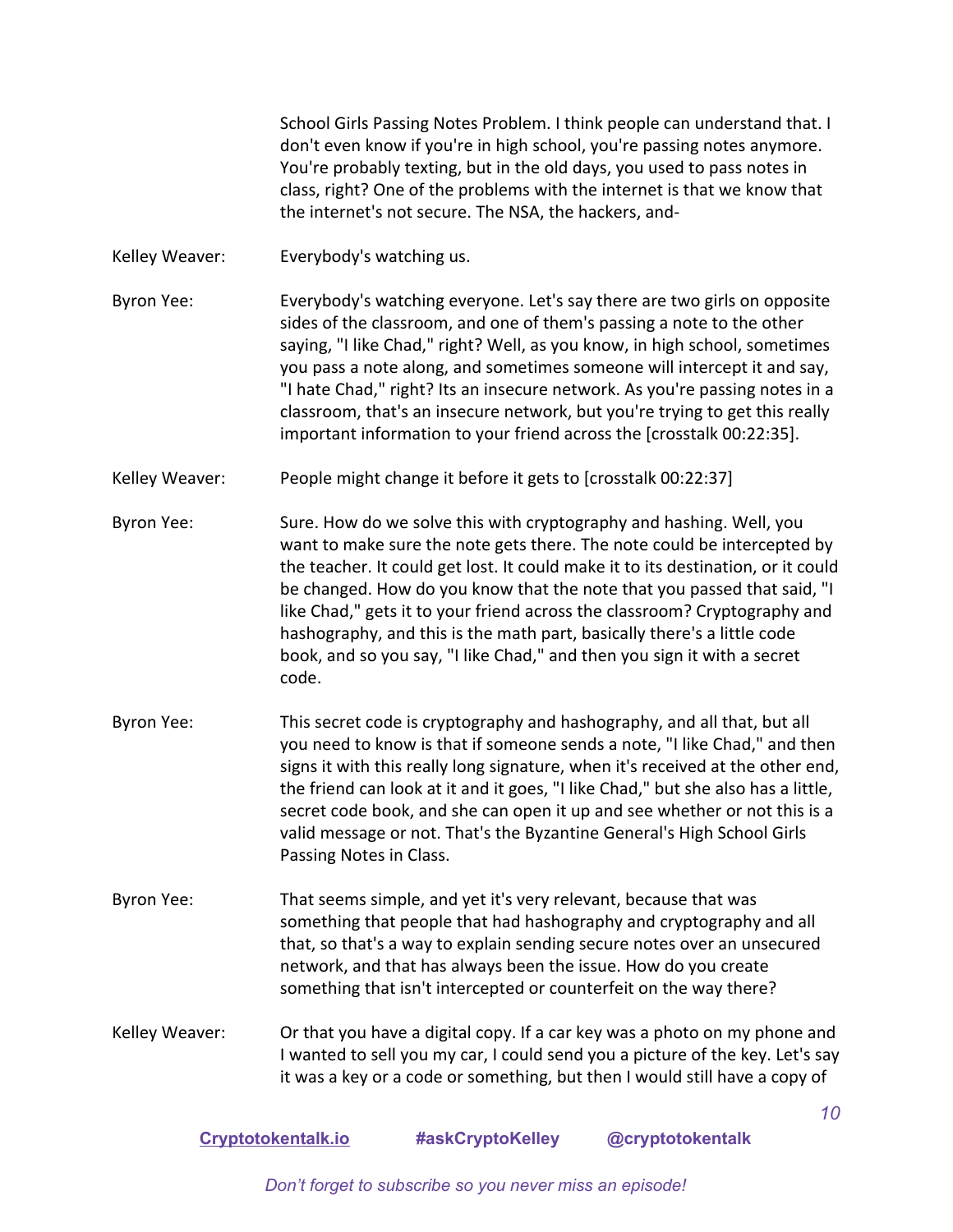that key on my phone. This was one of the problems, like who's to say that I don't still have that?

- Byron Yee: The other way that it's also been explained to me is that you have these nodes, these [inaudible 00:24:17] out there that sit there and transmit this. Oh. The other thing is that as you pass the note, "I like Chad," the people in the middle say, "Oh. I have a note from here to there. I'm not sure where it's going, but I like Chad, and here's the cryptographic signature." At the end, when you received the note and received the transaction, and it is a valid ... through all the cryptography, then everyone [inaudible 00:24:40]. Everyone's got notebooks saying, "I like Chad," and signed with this, but they're not sure who it was sent from anonymously or who it was sent to, but that this is a valid transaction on the network.
- Byron Yee: In a roundabout way, that also explains the fact that you start to have these blocks, and these blocks are nothing more than just strings of texts, and integers, and all that, but it's basically here's ownership of this message. Here it's been signed and is valid, and therefore it should be recorded in everyone's notebook. blockchain is the most boring concept in the world. A ledger. Who cares about a ledger? You know? And transactions that can't be intercepted. Why does that make any sense? Well, this is the basis for companies and corporations-
- Kelley Weaver: Being able to transact digitally.
- Byron Yee: Let's go back to England and the Industrial Revolution. Double ledger accounting is the most boring concept in the world, but it changed the world. Essentially, you had all these small, mom-and-pop operations, and they had their companies, and they keep their books, and they'd have a public set of books and a private set of books, but the problems was is that sometimes there was fraud. There were mistakes, and so there was no way to reconcile whether or not a transaction that occurred was fraudulent or it was just a mistake, but when you had double ledger accounting, so you had a public set of books and a private set of books, and someone would come back and audit it and say, "No. These are all legitimate transactions, and they match up with what's on the private set of books," that's double ledger accounting.
- Byron Yee: The second you had that people could form corporations and companies, and invest in them, and buy shares of stock. We take this stuff for granted, but back they're writing this stuff on pieces of paper, like Charles Dickens in a Christmas Carol doing the books. The most boring concepts in the world, but how does that change everything? Well, if everyone can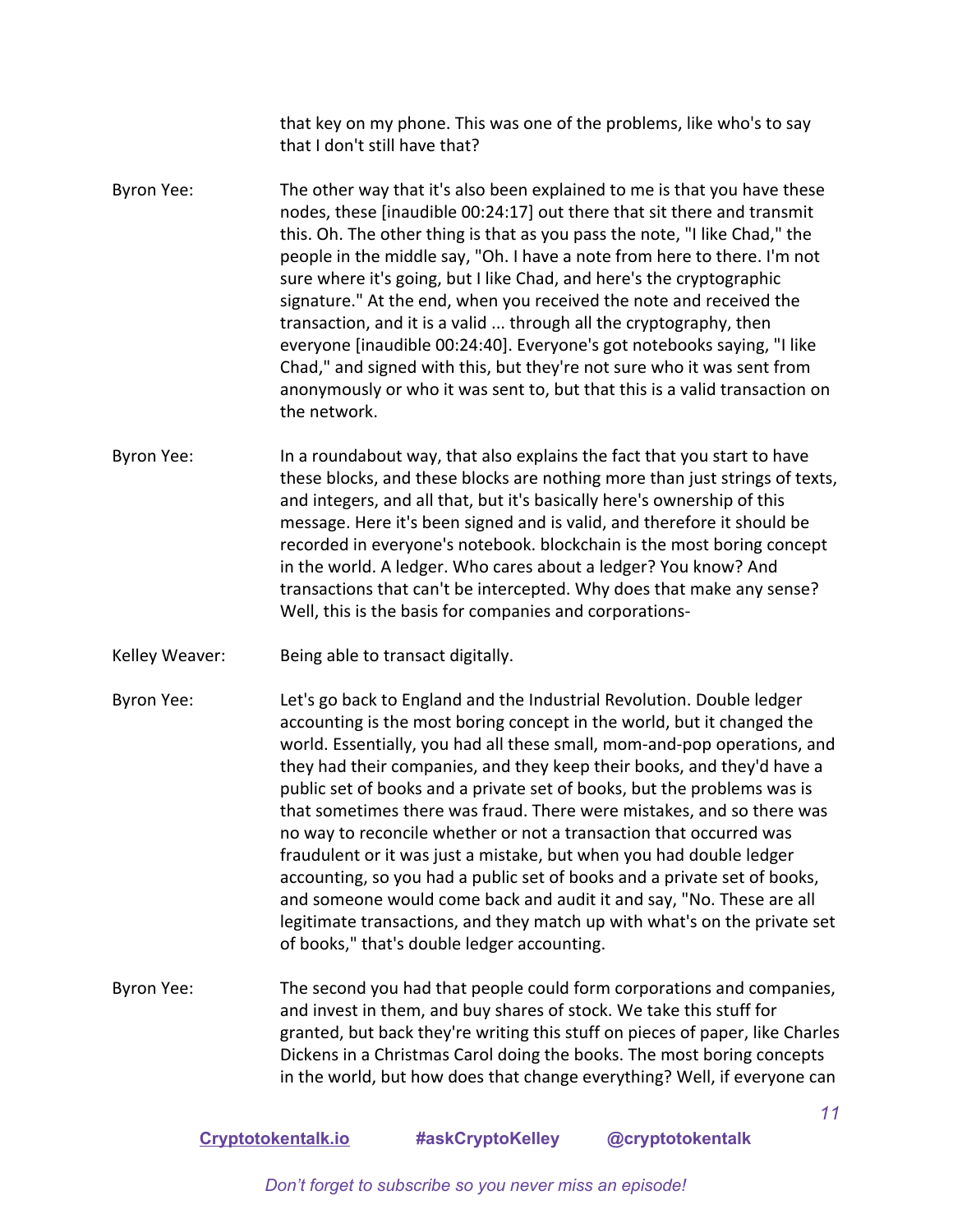look at this ledger and see that ... we use the term immutable, but we're saying that it is valid. It cannot be changed or hacked, and that you have all these transactions, and the ownership of whatever's on this ledger belongs to this person or that person, except we're not really sure who this person or that person are, but it doesn't matter, because someone who owns that private key owns that part of the ledger.

Byron Yee: Again, this is way over everyone's head, but the drug dealers figured it out. Ross Ulbricht and the Silk Road were sitting there trying to transfer money and getting it intercepted, because they were using blue dot credit/debit cards, and the financial transactions could be intercepted by the banks. Then they stumbled across Bitcoin. I don't know who did, but they said, "Wait a minute. Here's this digital currency that does all the things we want it to do." We don't care who invented it, and we don't care all this other type of stuff, but it has value if it can be transmitted.

Byron Yee: That's how Silk Road all of a sudden ... People started selling drugs on the internet, not because of Bitcoin. It's because they needed to sell drugs on the internet, and they found Bitcoin saying, "This does exactly what we want." They rode that horse all the way into Ross Ulbricht getting arrested at the Glen Park Library in San Francisco, because he made one mistake.

Kelley Weaver: Yeah. Early on.

Byron Yee: He used his real email on a Bitcoin forum, a message board, sending people a technical question they were able to trace back. These are the stories that go, "Wow." You kind of conk your head and go, "This is fairly interesting."

Kelley Weaver: Yeah. Well, I feel like when I ask people how they explain Bitcoin or blockchain technology, oftentimes you naturally sort of want to get into what the technology is and does. When you're telling people what a credit card is and does, you're not talking about how the credit card settles its payments and all that. You don't need to get into that. It's just like, okay, you have a piece of plastic. It allows you to buy things. You have it on a statement. The consumer only needs to know sort of why it works, but then there are all these questions I get asked like, "What is a miner? Can I plug my computer in and win Bitcoins?" How do you answer those types of questions?

Byron Yee: Sure. Let me reverse engineer this from my standpoint. I'm in the film industry. I'm in entertainment and all that. If you ask someone to describe a movie and they start describing the plot, your eyes glaze over,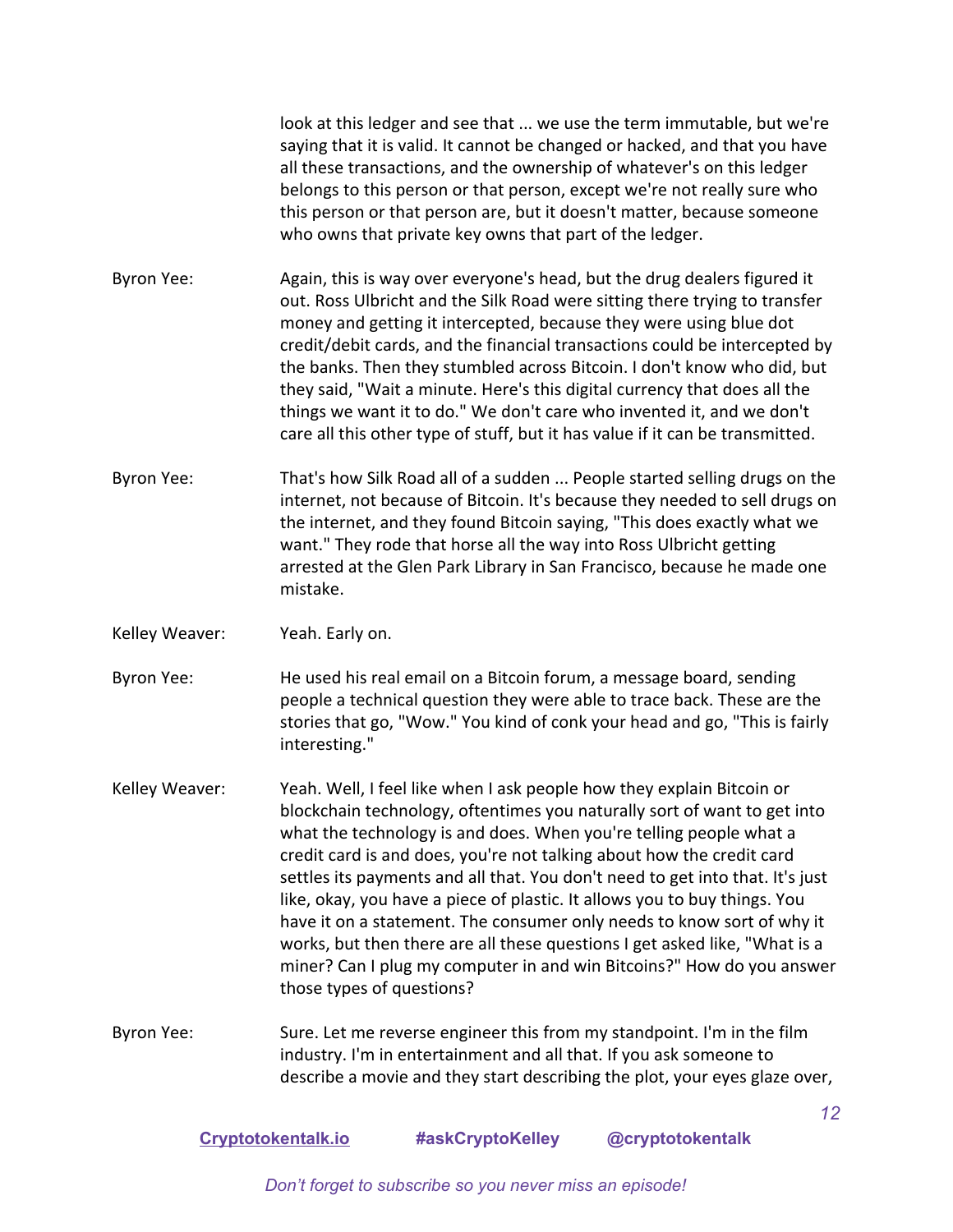because you don't care. You don't care what that is. What you really care about is what is the emotional connection to the movie, and what is all this other type of stuff? When someone starts asking me these questions and they say, "What is a miner? I don't understand. How can you trust these people?", and all that, instead of trying to give the technical explanation, which I'm perfectly happy to do, but it's not going to make any sense, I try to find the emotional cord, what people are wondering about. It all has to do with trust.

Kelley Weaver: How to get rich?

Byron Yee: How to get rich. I had a guy that goes ... He was in front of a Bitcoin developer. Jonas Schnelli came and spoke last December. I had never met a Bitcoin co-developer, but I'm kind of curious. I went to go ... Very smart guy. He's from Switzerland. There was a guy that was in the media that literally had heard about Bitcoin three days before and goes, "How do I get a Bitcoin ATM? How do I get rich?" I took him aside and I said, "You got to read this book and all this, but I'm telling you. I'm just giving you the shortcut. You're not going to mine right now, because you could have four or five years ago, but you don't do it now. There are other ways to make money in this industry, other than trying to ... The things that you're thinking about right now, other people have thought about and have come and gone."

- Byron Yee: We talked about the Bitcoin ATM that you had [inaudible 00:30:00] saw three or four years ago, and that was a pilot program. I went up there. I gave my palm print. I gave my California ID. I'm scanned in the system. I bought \$20 of Bitcoin at the time, because I just wanted to see what the experience was, because they made a big fanfare. They put in this Bitcoin ATM, and-
- Kelley Weaver: My company, Melrose PR, was behind that fanfare.
- Byron Yee: Right.
- Kelley Weaver: [crosstalk 00:30:22] PR campaign. It was so confusing to me at the time, but I couldn't get my mind around Bitcoin.

Byron Yee: Oh, sure.

Kelley Weaver: I brushed it off, even after doing PR for the Bitcoin ATM [crosstalk 00:30:31].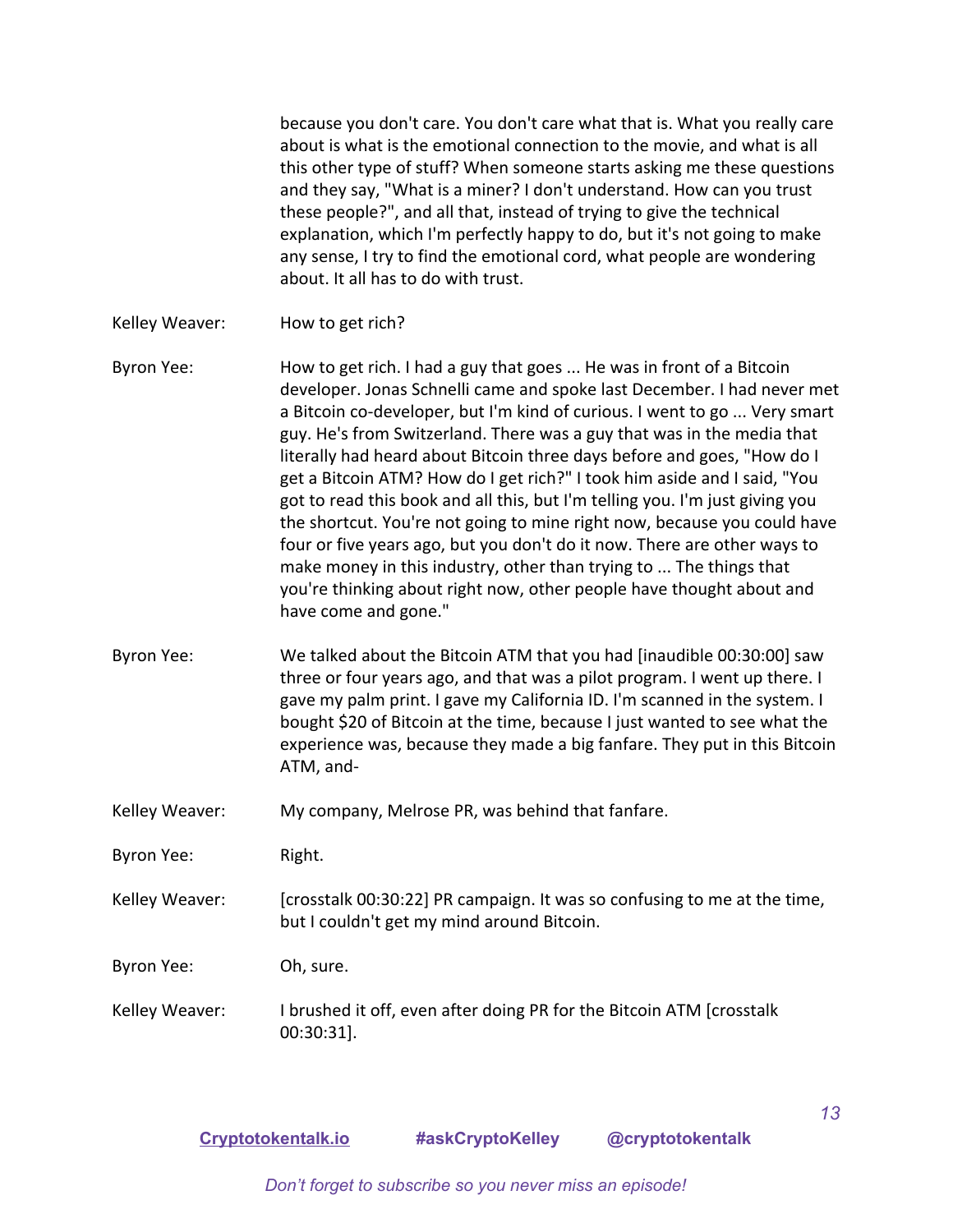| Byron Yee:        | It was a very expensive thing, but the Bitcoin ATMs actually do very well<br>with the head shops. You know, I've gone to some of the head shops and<br>bait shops on Sunset Boulevard. They're still there. I kind of casually<br>asked the guy, "Yeah. How many people come in here?" "Oh. We have<br>like seven people a day." "Really?"                                                                                                                                                                                                                                                |
|-------------------|-------------------------------------------------------------------------------------------------------------------------------------------------------------------------------------------------------------------------------------------------------------------------------------------------------------------------------------------------------------------------------------------------------------------------------------------------------------------------------------------------------------------------------------------------------------------------------------------|
| Kelley Weaver:    | You had to put all your data in and hand print?                                                                                                                                                                                                                                                                                                                                                                                                                                                                                                                                           |
| Byron Yee:        | Well, it's KYC and AML. It depends.                                                                                                                                                                                                                                                                                                                                                                                                                                                                                                                                                       |
| Kelley Weaver:    | But you don't have to do that in Atlanta at the Bitcoin ATMs. [crosstalk]<br>00:30:52]                                                                                                                                                                                                                                                                                                                                                                                                                                                                                                    |
| Byron Yee:        | Well, it's changed, but California law way back when, you had to give<br>them a palm print, and you had to scan your driver's license, because<br>they were afraid they would get shut down, because this is a money<br>changer. Same thing. I'm not sure if it's still there, but the Fitzgerald<br>Casino in downtown Los Angeles was one of the early proponents of<br>Bitcoin, so there's a Bitcoin ATM there. I actually, as an experiment, I<br>bought hot dogs at the hot dog stand at the Fitzgerald, because they<br>were very, very early adopters. I'm talking 2013/14, right? |
| Kelley Weaver:    | Oh. The hot dogs with Bitcoin?                                                                                                                                                                                                                                                                                                                                                                                                                                                                                                                                                            |
| Byron Yee:        | Yeah.                                                                                                                                                                                                                                                                                                                                                                                                                                                                                                                                                                                     |
| Kelley Weaver:    | Cool.                                                                                                                                                                                                                                                                                                                                                                                                                                                                                                                                                                                     |
| <b>Byron Yee:</b> | And there's no transaction fee. I mean, it was like eight bucks for a hot<br>dog. I think it's still on my Facebook somewhere. I could dig up those<br>pictures, but, yeah, I was saying, "Hey, look. I just bought these hotdogs."                                                                                                                                                                                                                                                                                                                                                       |
| Kelley Weaver:    | How much are those hot dogs worth today?                                                                                                                                                                                                                                                                                                                                                                                                                                                                                                                                                  |
| Byron Yee:        | Well, yeah. Of course. That's the same thing. At the time they were worth<br>nine bucks, and I was happy to pay those nine bucks, because I wanted to<br>do it. Certainly, if I had held on to them, that \$9 is probably worth several<br>million dollars. No.                                                                                                                                                                                                                                                                                                                           |
| Kelley Weaver:    | Thousands.                                                                                                                                                                                                                                                                                                                                                                                                                                                                                                                                                                                |
| Byron Yee:        | It's probably 700,000, \$700,000. But these are the stories. I mean, I'm<br>sure you heard the story about the early adopter in England that was                                                                                                                                                                                                                                                                                                                                                                                                                                          |
|                   | 14                                                                                                                                                                                                                                                                                                                                                                                                                                                                                                                                                                                        |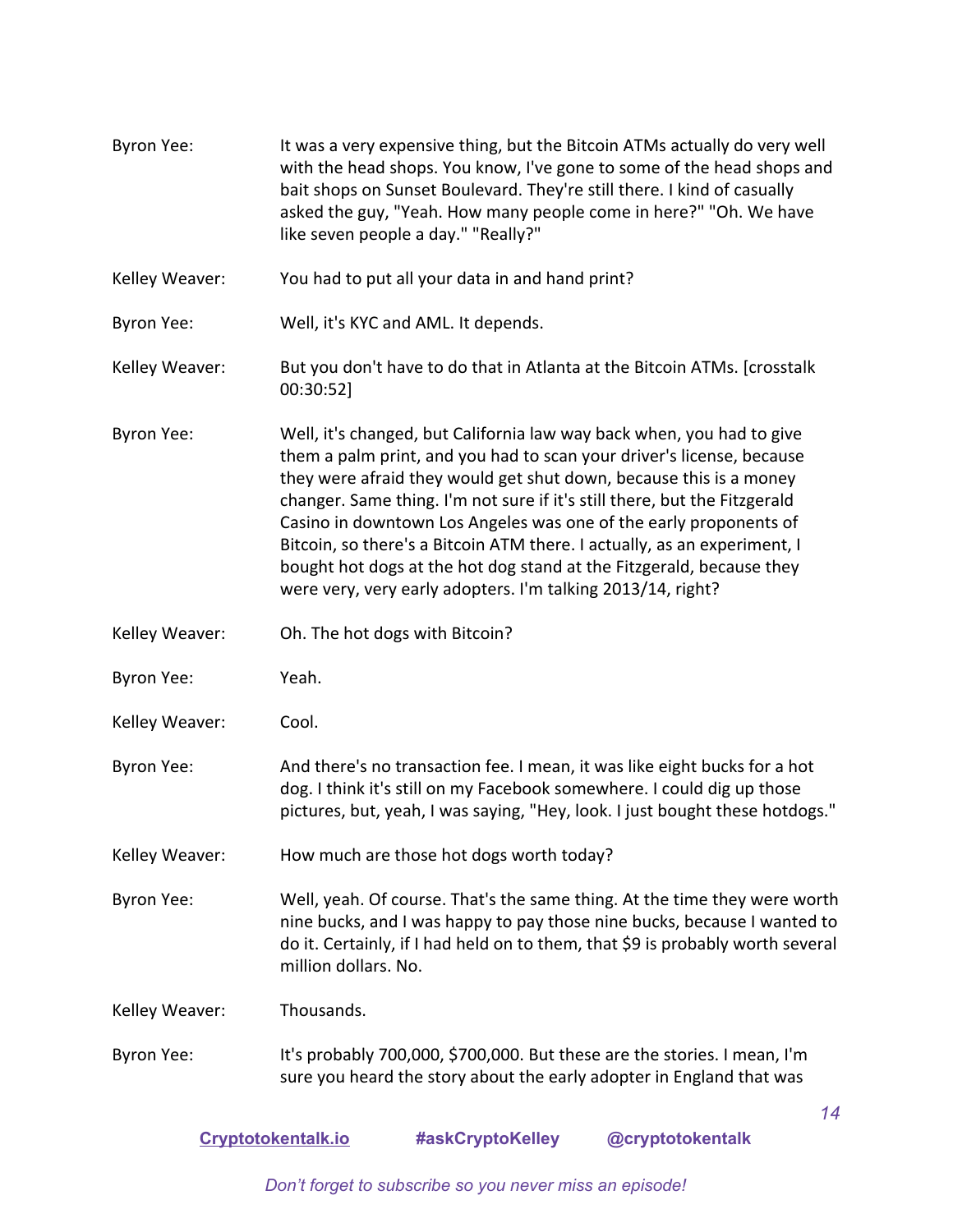mining Bitcoin back in 2009 and 2010 on his laptop, right? He put it in the corner, turned it on, because he's a computer guy, and then after a while, he says, "This is kind of boring," and he turned it off. Three years later, he just tossed out his laptop, and then he realized he had a lot of Bitcoin on this.

Byron Yee: It runs out that at that time, in 2000 I would say '13, he had \$650 million of Bitcoin on this hard drive, which was now sitting in a land dump somewhere in the UK. Of course, he goes and tries to find it. Of course, a lot of other people have done it, because as the story goes, and I believe that it's true, there is a laptop in a land dump somewhere in the UK that is probably worth billions of dollars of Bitcoin. That's just the pure fact of the matter.

- Kelley Weaver: What do you recommend to people who are looking to get into bitcoin? They're interested in their conversation, they're curious about how ... What are the suggestions that you have for how people first get involved?
- Byron Yee: Well the first thing is to not go out and buy bitcoin immediately because I think it's the worst thing to do and I've seen a lot of people make mistakes, I've seen people make expensive mistakes because they didn't understand what they're getting themselves into.

The first thing I tell them is to read a book called Digital Gold by Nathaniel Popper, it came out in 2015 and it is an excellent narrative of the beginning of bitcoin and the blockchain. It talks about Satoshi Nakamoto and all the way through the [inaudible 00:00:39] hack, to the Winklevoss twins, and all the different characters involved, but it tells things in such a narrative way, a nontechnical way, about these early renegades, and also talks about silk road, which to me is what got it on my radar about silk road and trading drugs on the internet. If you look at that and read that, the beginning of these people didn't care ... These people were really crypto anarchists and they're trying to take away power from the government and all the debates we have about money, but read Digital Gold because it gives you-

Kelley Weaver: It's such a good storyteller.

Byron Yee: Yeah, very, it's a great storyteller and I think that it gives you the story that you can then turn around at a cocktail party and tell the same thing, so do that.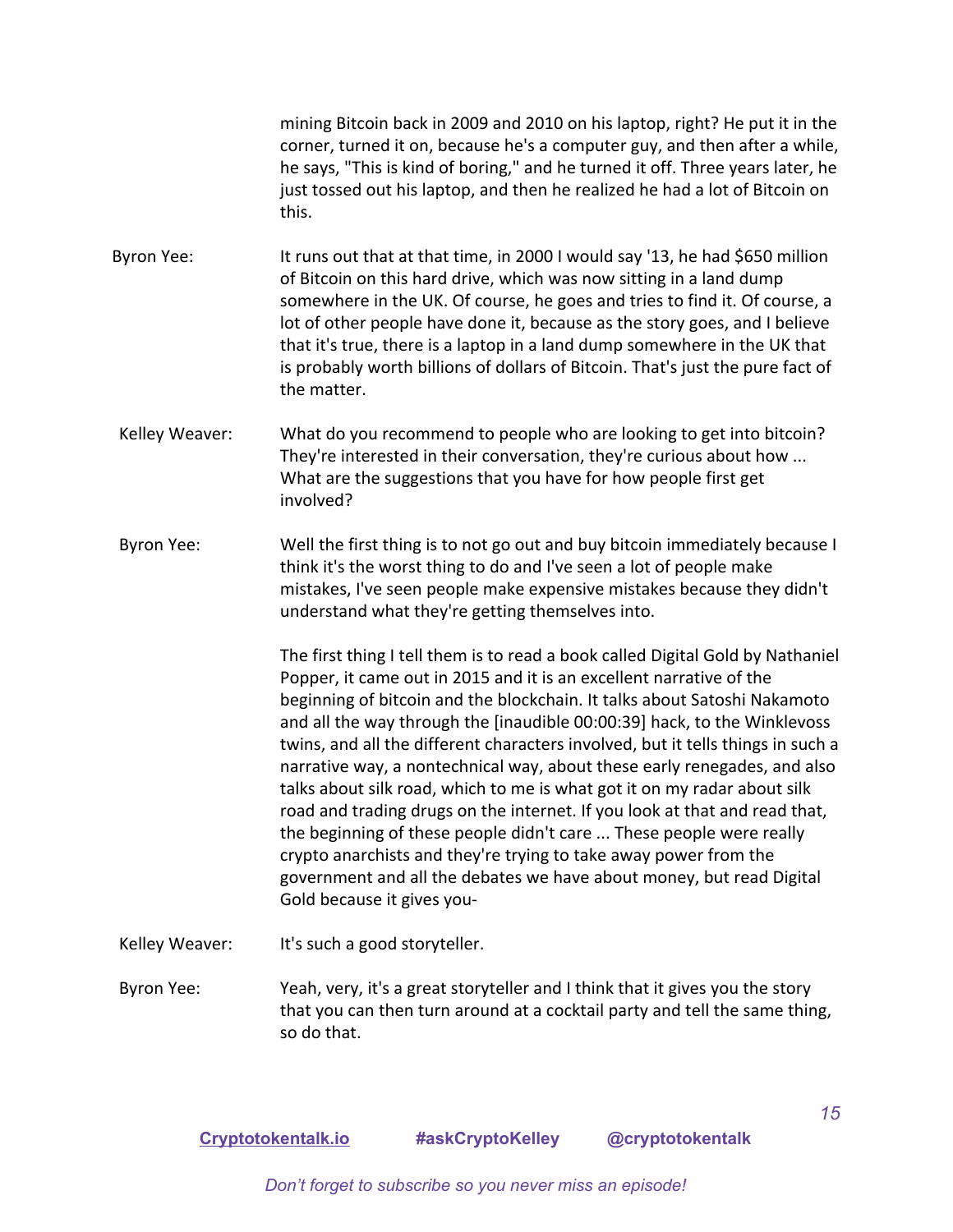The second the thing I would highly recommend is Andreas Antonopoulos is one of the really good guys and good evangelists in bitcoin and he's been doing this for five, six years, I mean, he became obsessed with it and he quit his job as a developer and really absorbed it and then understood what it was and he's been one of the ethical voices out there, but he has a YouTube channel, thank god he's put all his videos up and started to modifies them because it's how he's making his living, he goes around the world talking about bitcoin. But you can take any of his videos, either the beginner videos, there's one where he spent two hours in front of the Canadian senate and talking to a bunch of idiot politicians who would ask all these questions of "Is this a fraud? Is this whatever?" But he spent two hours in a most boring thing ever but it's very exciting because if you can watch that for two hours, that is your basic intro to bitcoin 101 because if you don't know anything, he's got a great video where he spent two hours talking to dumb politicians what bitcoin is. Then he goes into very, very technical explanations for any of one of a number of really tough subjects, so that's where you start.

Once you do that, then I would suggest you think about trying to find some bitcoin somewhere. You can go through Coinbase out of San Francisco, I've talked about them but they are within the financial system of the United States because they have to ask for your drivers license, they, you know, it's KYC AML, which is know your customer anti-mongering law, you'll hear that term thrown around, but they to know who you are.

If you're concerned about your security then you go to Localbitcoins.com, which has been around for seven or eight years, and this is where you meet someone local or in your neighborhood, who is willing to exchange literally cash for bitcoin, and if you think "Well that seems kind of really dangerous." It's based upon reputation management, so similar to eBay, if you buy something from someone on eBay that's been around for a long time that has 10,000 reviews, you're pretty much assured that this transaction will be safe and if you're just buying \$100, or a couple hundred dollars of bitcoin from someone that is in your community, that has a good reputation, that's as safe as anything, and also, that also protects you from ... This guy isn't gonna ask for your drivers license, or your social security number, or your birth date, you can still remain anonymous, so if you can obtain a little bit of bitcoin somehow, somewhere, that at least gets you in the game and then you become obsessed with the price, and the politics, and all the things that go on, and you'll start to work your way through that.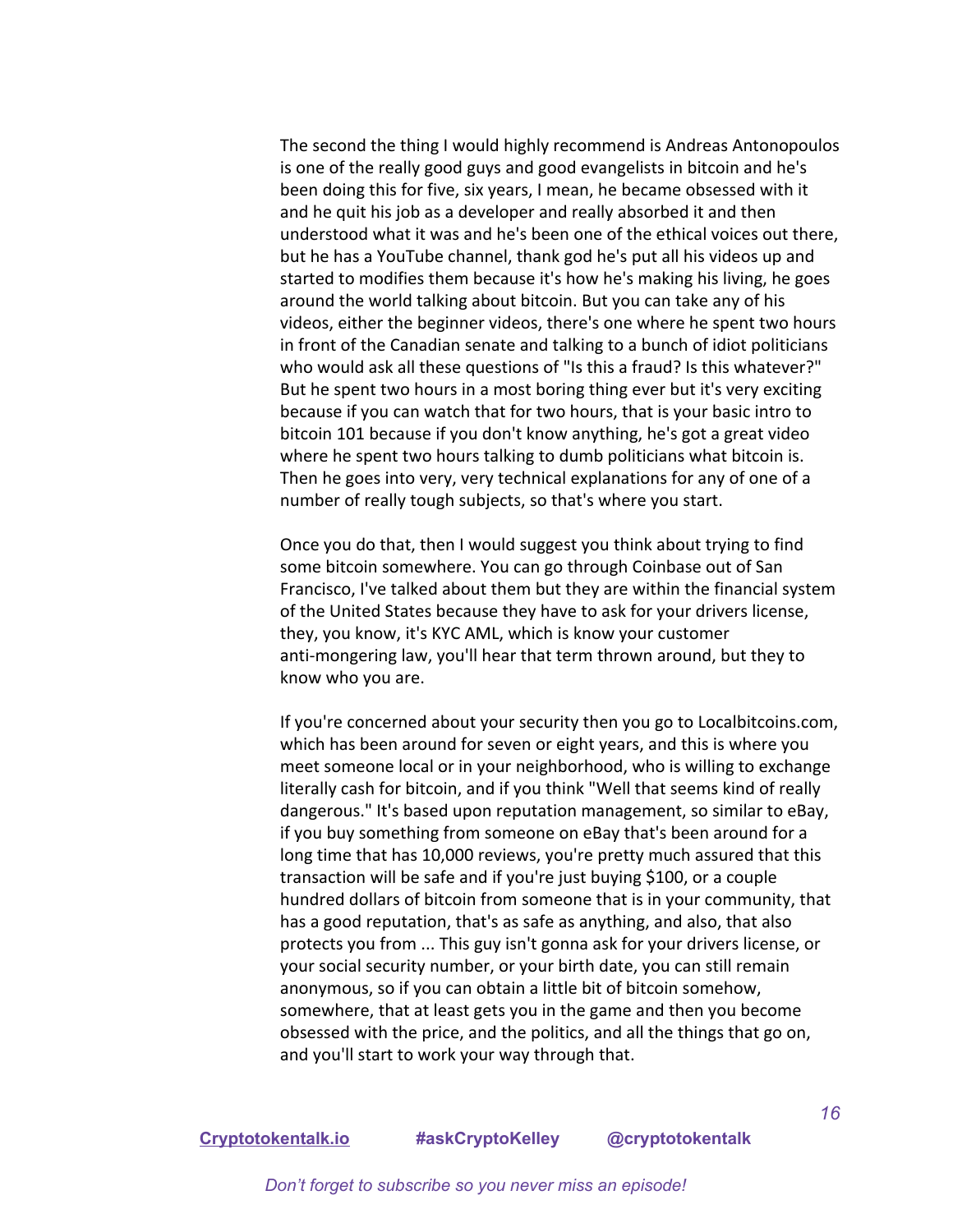I would say that would be one way to get in.

- Kelley Weaver: One thing you mentioned last night, which I'd love for you to repeat, is the breakdown of people and why they get involved in bitcoin, like libertarian mindset versus the technology versus the money.
- Byron Yee: Well I have no idea of a word I said but [crosstalk 00:04:13]
- Kelley Weaver: I mean, you said like 20% of people come to bitcoin because they're fascinated with anti-government and then 60% come because they are really obsessed with the technology, but 100% come because they love the money, they wanna get rich.
- Byron Yee: Yeah, this goes back to the blind guys and the elephant, right? It's the same thing, is that they all come to it for different reasons and there are ... Deep down, I truly believe that this technology will change the world but the way it'll change the world is that you have four billion people in the world that live day-to-day, that they live in governments or jurisdictions, where they're not in control of the money, right? This is the fascinating thing is that, theoretically through bitcoin, through a 12 word seed, which is a whole other can of worms we're gonna get into, but 12 words or 24 words, that you can actually have value transmitted to you and no one can take it away from you, unless someone puts a gun to your head or you get hacked on the inside or the out, you know, before you get in and out of the system. The system inside is immutable, that's the beauty of it, is that you can't change the rules in the middle of the game and that's what people want.

The problem right now with money, and with money supplies, and economics, is that the rules are constantly changed, and a law is passed, or they print more money. With bitcoin, the rules are setup in advance and I think that's what appeals to a lot of people, so yes, 20% of the people may be libertarian and say "I don't want the government to know what I'm doing. I want to be able to do what I can and so I am pulling my resources out of this corrupt system into a system that we know is fair." I think that's the most importantly, it's for fair. Some people are saying "No, I just want to get rich quick and I see the bitcoin at this point and I can arbitrage."

People are very ... Human nature is fascinating 'cause I'm a storyteller and I'm always looking at why people do what they do and when people get in and they start talking about what it is they want to do or why they're there, then I can pretty much quickly size them up because they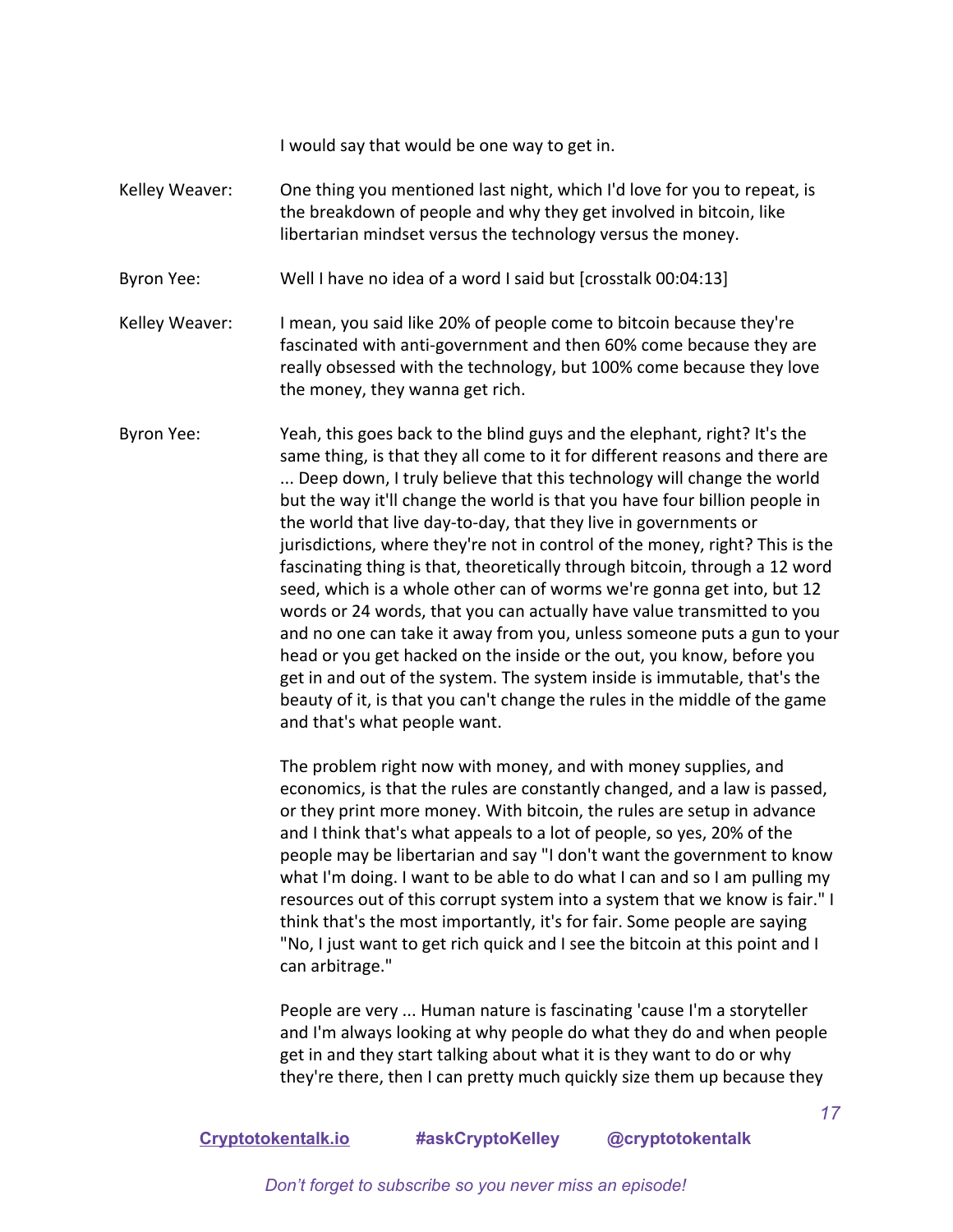tell exactly what they're in for. A new person hears about bitcoin, it's a way to make money, that's all they care about. Someone comes in and sees, goes "Wait a minute, maybe this is a way to make the world a better place to live." Which is also true. Some people will say "I don't want to fund wars." I hear this all the time, "I don't want to fund wars and so if I take the power away from the central government to tax me and to go to war, and instead I can make these peer to peer transactions, then that's what I'm in it for."

Again, this goes back to the blind guys and the elephant, people will get in for different reasons, but it's also good to be able to maybe, if you get a little bit of sight, to see the whole big picture and then you can figure out where you can fit in on this.

The thing that I will caution people is that I've heard people say that this will never work and all that, in the present day right now, it's absolutely true. Getting into cryptocurrency requires a certain level of technical competence and everything else but what you also have to realize is that what we're recording the podcast on and what I've got in my pocket is a smartphone and 10 years ago, this didn't exist, you know, it was flip phones and all that, but you see how people use this, they don't care what's on here, they just care they can get to their app, and that essentially is what will happen in the future with bitcoin is that, from a technical standpoint, it's what's happening underneath. You don't care of all the data that goes in when you download an app and you're doing something, you're on Yelp or trying to do your fitness type of thing, you don't care what's going on, you just care that "Oh, that heart's rate is being monitored or I can find a restaurant down the street." There's a lot of technology that goes on underneath as you're typing, that's what bitcoin and the blockchain is, is that this is a way to get the engine, the engine of the car, it's more efficient, it's more effective, and it will take you farther places, so that's the other way I try to explain what's going on.

- Kelley Weaver: I want to start wrapping up, but I asked you earlier, but I'm curious what you have in terms about price prediction for bitcoin.
- Byron Yee: People ask me about the price, I don't know what's going to happen tomorrow. I do know my general feeling is that I'm longterm very bullish, I'm over the top bullish on this because we don't know where it's gonna go. Now, is it only on bitcoin? Well it could be some of the other altcoins, it depends upon what survives. It's survival of the fittest. The thousands or, there are several hundred altcoins that are out there, not all of them will survive but some will and they will survive become our wildest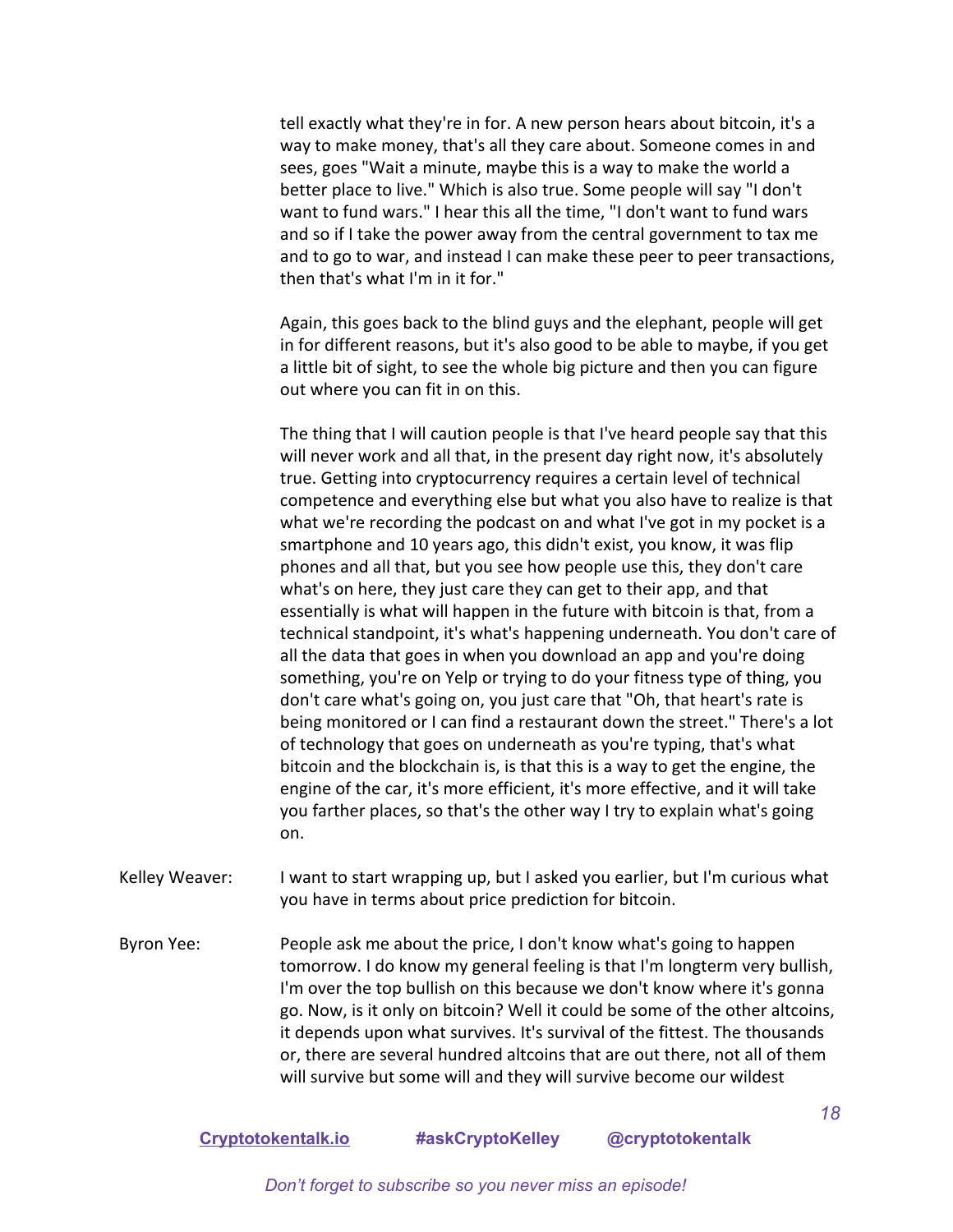imagination literally, so when people ask me about price, they start talking about the price, I kinda shake my head because I've been through this before.

My first bitcoin I bought [inaudible 00:08:50] \$1,100 and I bought all the way down to about \$270, I think, is the lowest price I got several years ago, but I believe in the technology. A lot of people left the space because they thought it was just gonna go up exponentially. With great amusement, I looked at some of the transactions I made in 2016, you know, 18 months ago, it was like \$500 a coin, \$600 a coin, it was in that range but it didn't have that stratosphere of upward trajectory until all of 2017.

I would say that I don't a prediction for price. I would say that the volatility will ... You'll become obsessed with the volatility as it goes up and down, and I would say think of this as money that you can afford to lose and don't worry about the price, but I will say that I will contradict myself, price is indicative of mainstream, wide-stream adoption, and as more and more people go in, the price will inevitably go up because there will be a limited number of people that are willing to sell their bitcoin for a whatever price, so the more people that will get in, the better it is for the market.

- Kelley Weaver: And we're only scratching the surface in terms of adoption. I mean, I think the total number of people who own bitcoin in the world is less than 5% of the US, the percentage [crosstalk 00:10:06]
- Byron Yee: Yeah, someone mentioned that, I don't know where that figure came from. That sounds about right, maybe 15 million people in all of the world out of 6.2 billion-

Kelley Weaver: Billion. Billion.

Byron Yee: Yeah, out of 6.2 billion, there's 15 million people that own bitcoin right now. Again, you're at the very, very, very early stages.

> What's interesting about this is that the government regulators and the governments are trying to kill bitcoin because they believe they see the-

Kelley Weaver: As a threat.

Byron Yee: They see the threat but they're too late. They were too late as of January 10, 2009, because once the cat gets out of the bag, and that's what has happened, the technology overcomes the political hurdles, that has

**[Cryptotokentalk.io](https://cryptotokentalk.io/) #askCryptoKelley @cryptotokentalk**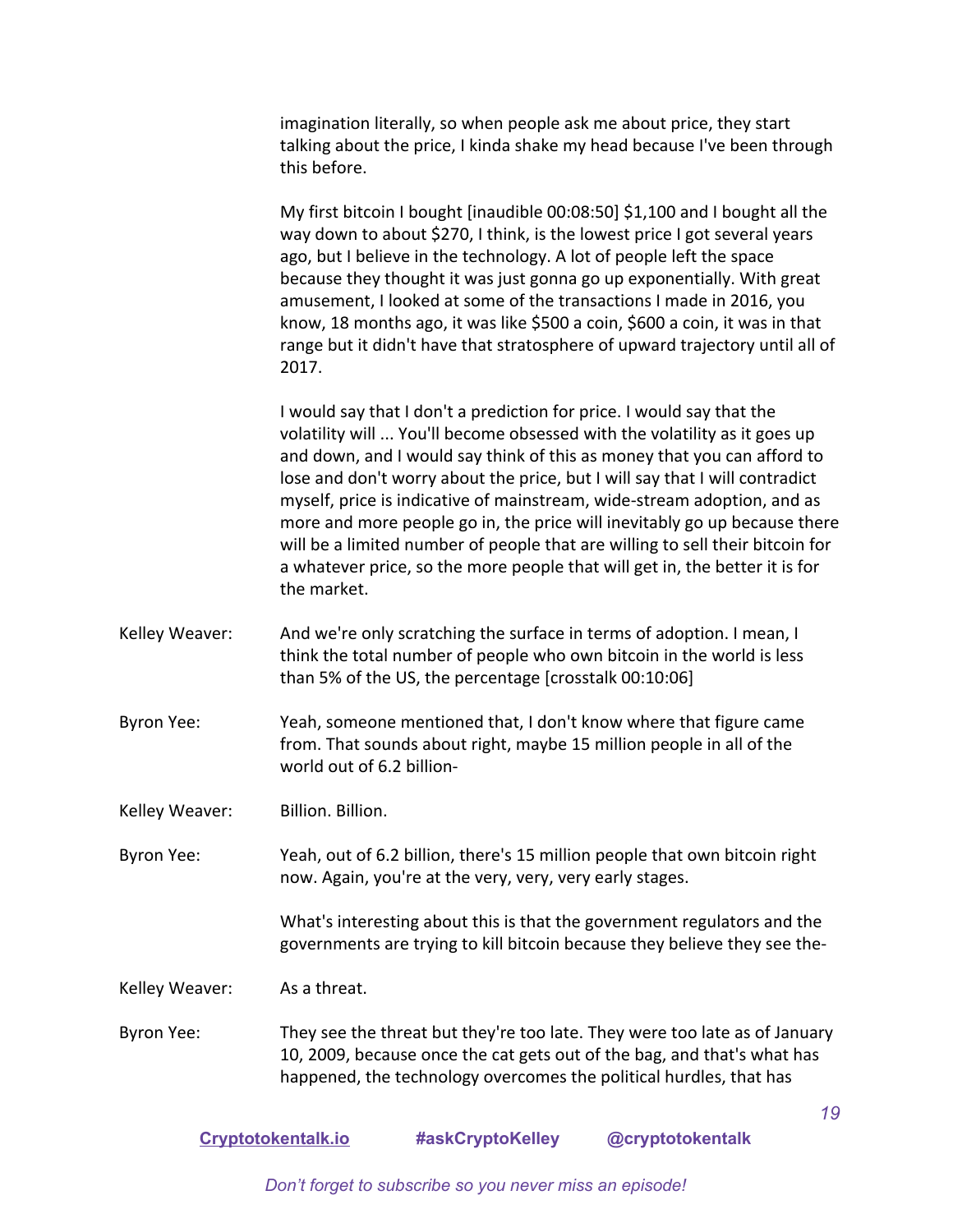always happened, so yeah, I would say again, let's take it the long term view, you think about radio, television, film, media, then the internet came along, which they kind of kept their hands off, they weren't sure what it was. If you look at the early days of the internet, what people predicted, it's laughably hysterical and so we're in the same thing.

The other analogy, which technical people will understand, nontechnical people may not, but where we were with the internet in 1994 is where we are with bitcoin right now and they're "I don't remember the internet in 1994." I do, 'cause I'll date myself, but in 1994 there used to be an Egghead retail software store on all these corners, and you had to go out and buy a browser, you had to buy Netscape 2.0 for \$29.99, and this is before Microsoft started to give away Internet Explorer. I remember the internet, I was on AOL, and CompuServe and all these other type of things. I didn't understand what the big deal was. I got ahold of Netscape 2.0 and I downloaded it and I started to browse because it was intuitive and that was my first "Oh, now I get it." Because before it was servers, and message boards, and very, very limited type of things but that was the first time things kind of broke wide open, you know?

I mean Sergey Brin and Larry Page were graduate students, or students at Stanford, they had yet to invent Google yet, right? That's where we are. We don't know where this is gonna take us. We have some indications, this is where we might go with Bitcoin, but we don't know, but that's what's exciting, is that innovation will come from somewhere that had least expected it but when it happens it will happen very, very, very quickly.

- Kelley Weaver: Yeah. I mean, I think it's a great suggestion to do the research. I also think when you have a little bit of skin in the game, you're gonna be more incentivized to learn. You know, when people join our company, the first thing we do is give them \$100 worth of bitcoin 'cause then all of a sudden they're vested and so I think even if people come for the price and then stay for the technology too, it's like whatever's gonna hook you and looking at the price is gonna make it interesting at least and one of the pieces of advice that I heard Wences Casares, who is the CEO of Xapo up in [crosstalk 00:12:49] Valley-
- Byron Yee: Yeah, and he's in the book, yeah.

Kelley Weaver: Yeah, he's a huge proponent of Bitcoin and has been for a long time, he said "My recommendation from an investment standpoint is take 1% of your net worth." Most people can stand to lose 1% of their net worth and put it into Bitcoin, in some secure way, you know, if it's Coinbase then

**[Cryptotokentalk.io](https://cryptotokentalk.io/) #askCryptoKelley @cryptotokentalk**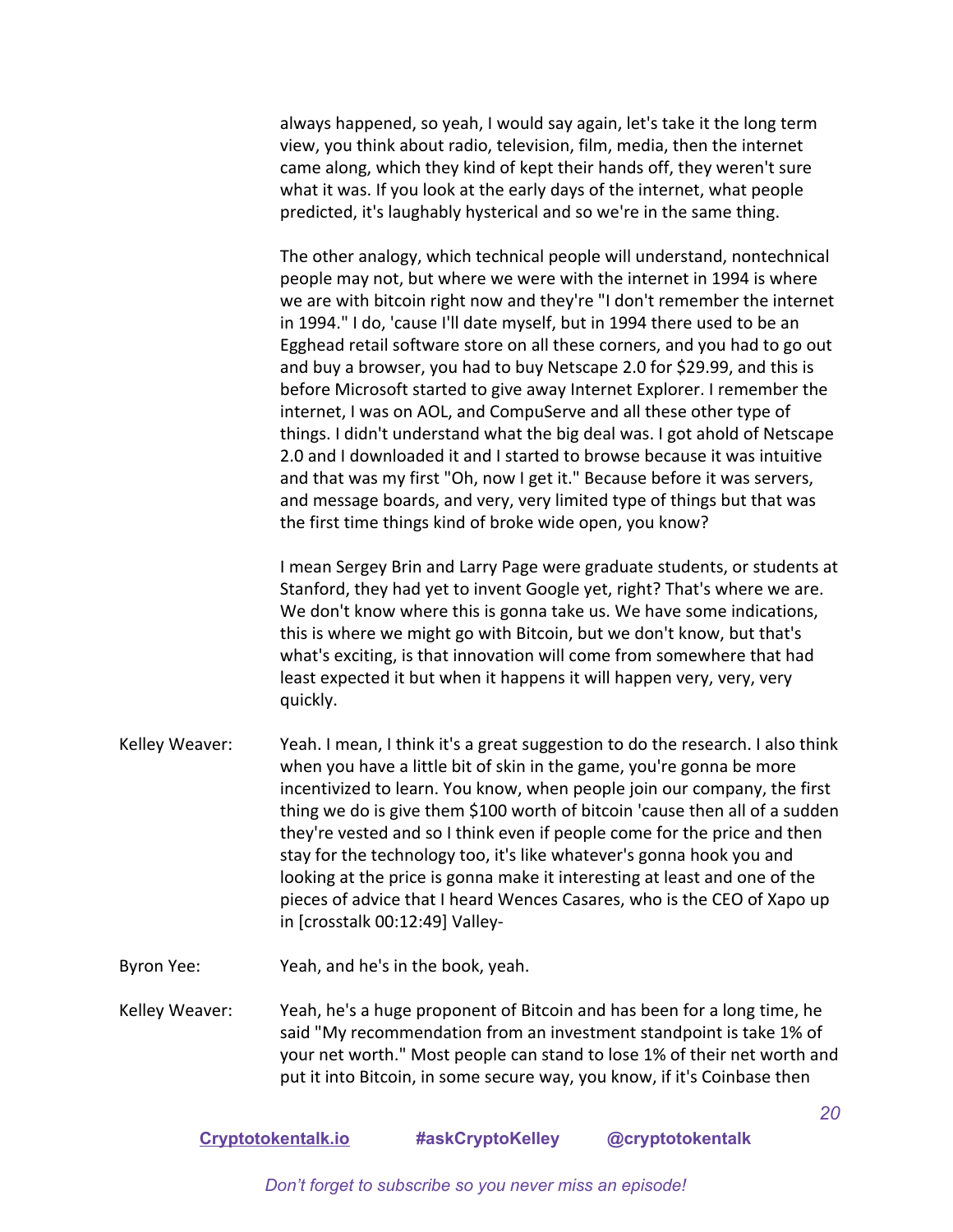don't forget how to access your Coinbase account [crosstalk 00:13:10] probably not a good suggestion, actually you should put it on a hardware wallet offline and put that hardware wallet in a safe, and forget about it for five, ten years, that's what he said, "Buy it and forget it."

This is money that you don't need to have and then see what happens, bitcoin could go to zero, and it could go to \$100,000, a million dollars, we do not know, but if you can put an amount that you can stand to lose, if you need the money in a month, do not put it into bitcoin, you know? Because it will go down, and it will go up, so it will continue to be volatile but it's just, it's a fascinating thing and because the technology behind it has the capacity to change the world in a variety of different ways, whether it's bitcoin, like you said, or Ethereum, or bitcoin cash, whatever it might be, I do believe personally that cryptocurrencies are here to stay.

Byron Yee: We've hit 2013, but the thing is, it's a bumpy road to get there and this is the most interesting thing is that we could have a conversation a year from now, I would say that we would be ... Something will happen that will be incredibly good and it'll be taking off in a different direction, but that's the exciting thing, is that no one wanted to talk to me a year and half ago because it's yeah, yeah, yeah, whatever and then in 2017, you know, Tony and [inaudible 00:14:28] who started this meetup where I met you at, they didn't know anything a year ago and they just wanted to know, and I showed up, I said "Well I've been around for four years. I'm happy to teach you 'cause no one would talk to me eight months ago but yeah, this is what you need to know." Now, incredibly intelligent people are starting to get their idea of it and that's the exciting thing is that people go "Wow. I think I can do this." And so that's what happening.

Kelley Weaver: I suppose that's a good suggestion too is go on Meetup.com and see what's happening in your local neighborhood because I met these fascinating people every time I go to a meetup about bitcoin, or blockchain, or whatever, Ethereum, you always meet some really interesting folks who are, in general, mostly just wanna share and want to share knowledge, have thoughtful conversations. It's a fascinating topic.

Byron Yee: Yeah.

Kelley Weaver: Anyway, I'm really excited for future conversation.

- Byron Yee: Sure, absolutely. I'd be happy to be on.
- Kelley Weaver: You're a wealth of knowledge and it's been really fun to talk to you.

**[Cryptotokentalk.io](https://cryptotokentalk.io/) #askCryptoKelley @cryptotokentalk**

*21*

*Don't forget to subscribe so you never miss an episode!*